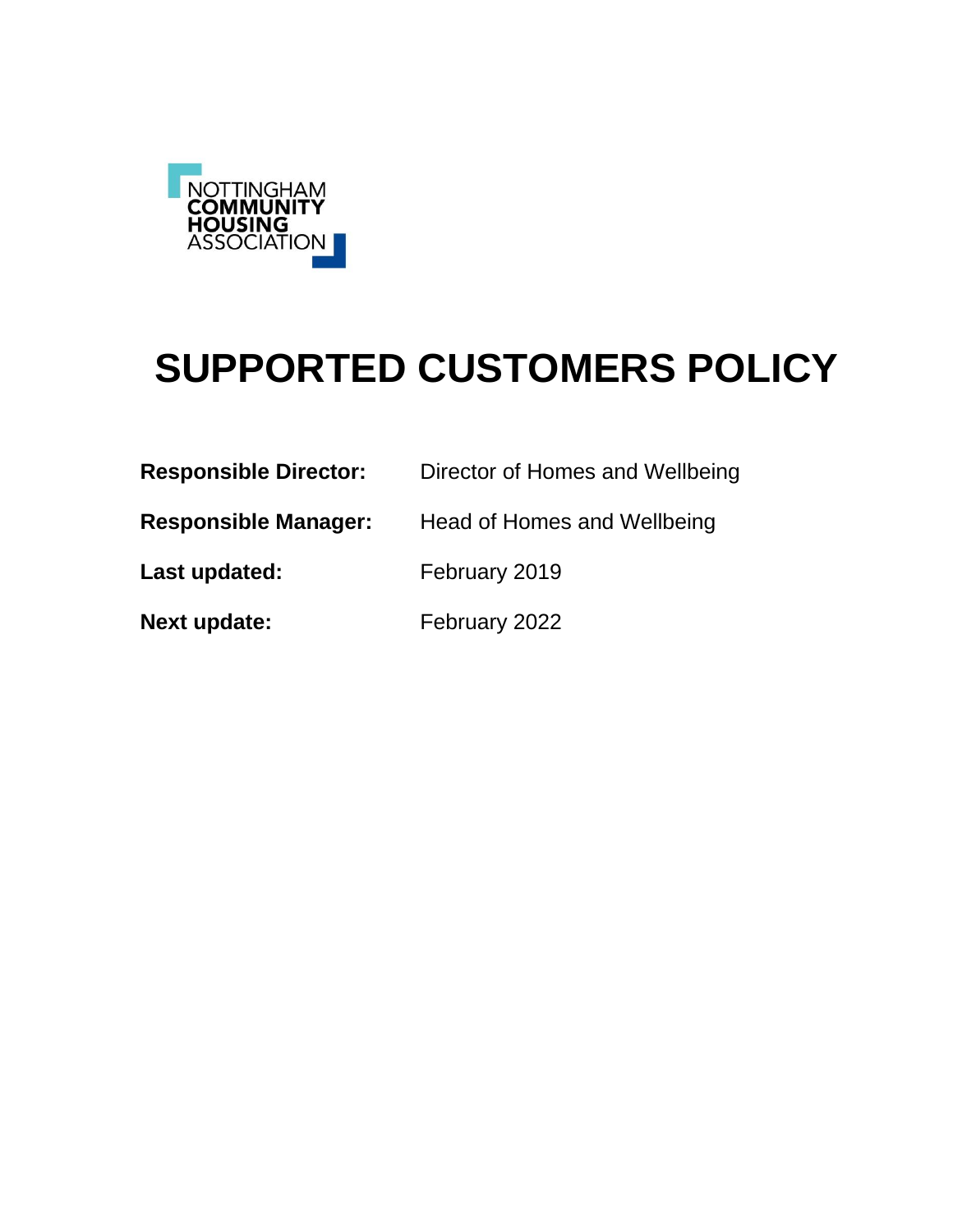#### **B11 Supported Customers Policy**

#### **1. Policy Statement**

- 1.1 NCHA's mission statement is "to provide high quality housing, services and support for more people in need". NCHA recognises its responsibility under the Equality Act 2010 as a provider of a 'Public function' to protect people from discrimination and adhere to the 'Public Sector Equality Duty'.
- 1.2 The primary objective of the Supported Customer's Policy is to provide a structure for the recording, processing and sharing of special category data which enables NCHA staff to provide tailored support to ASH (Affordable and Social Housing) tenants and applicants who have a support need and/or one or more of the 'protected characteristics' defined under the Equality Act, 2010.
- 1.3 The objective of the policy is to improve access to and satisfaction with NCHA services and assist tenants with support needs to manage and sustain their tenancies. NCHA hope that providing additional support will increase tenancy sustainability and reduce the rate of tenancy failure.
- 1.4 These aims will be achieved by providing ASH staff with the information needed to differentiate and personalise the service that they provide to meet the needs NCHA tenants and customers.
- 1.5 The policy will also detail the process and procedure for tenants who are unable to manage their own affairs as a result of mental capacity, or are otherwise unable to deal with housing management or maintenance issues or appointments, including Power of Attorney/Court of Protection Deputy and informal agreements with limited levels of authority.
- 1.6 The Supported Customers policy also provides clear guidelines and limits for the collection, processing and sharing of customer and tenant 'Special Category' data collected as defined under the Data Protection Act 2018 and the General Data Protection Regulation (GDPR).

#### **2. Data protection and the processing of Special Category and sensitive personal data**

- 2.1 The Supported Customer's Policy sets out the principles of how NCHA will retain and process information for tenants and customers with support needs.
- 2.2 This policy has been written with reference to the NCHA Personal Data & Access Policy and to be fully compliant with the Data Protection Act 2018 and the General Data Protection Regulation (GDPR), the provisions of which apply from the 25<sup>th</sup> May 2018. This means that NCHA will fully adhere to the Information Commissioners Officer's 8 principles of Data Protection and will ensure that all staff involved in collecting, processing personal data have been appropriately trained so that they can apply the principles effectively when implementing the policy and providing support to tenants/customers.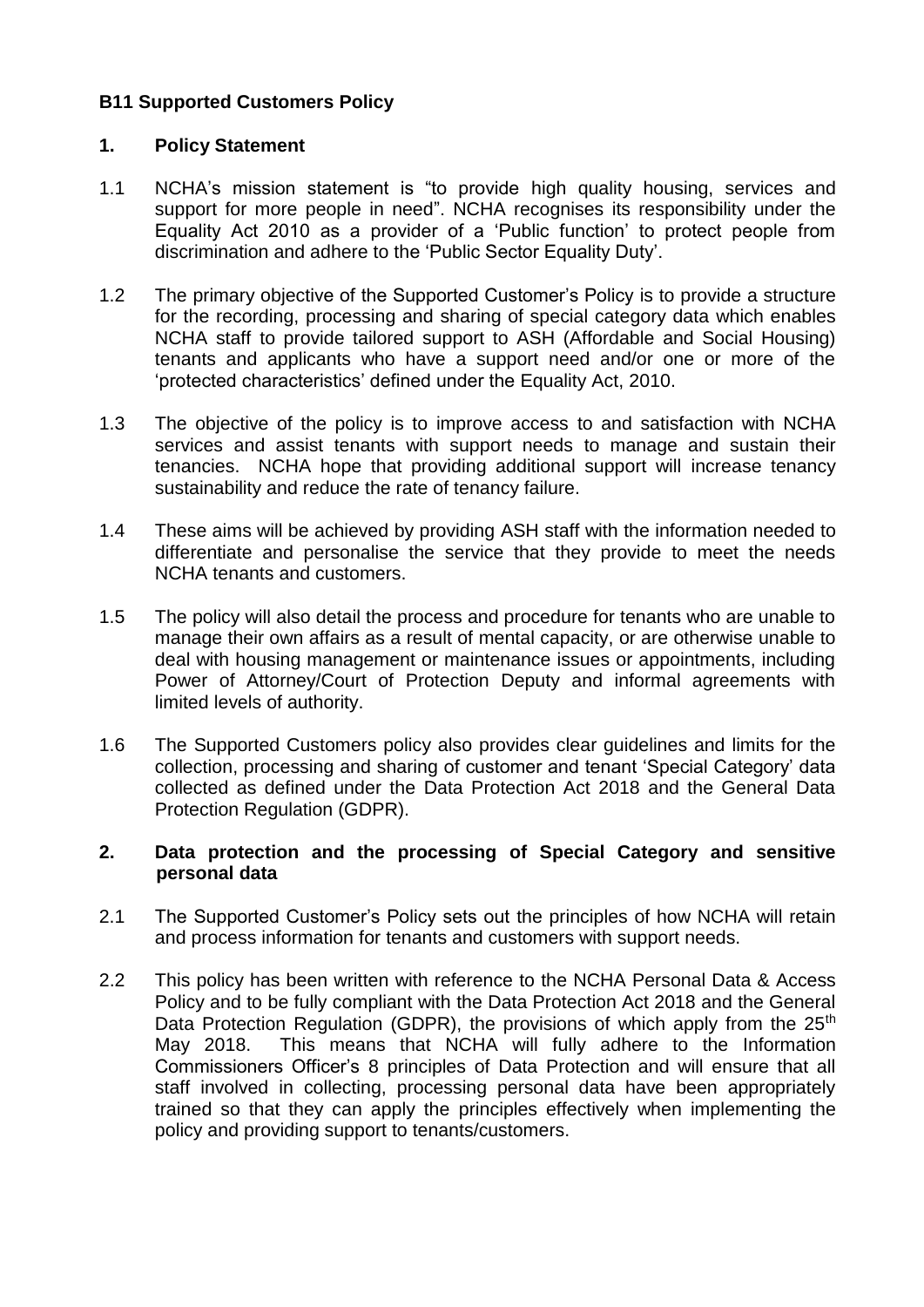- 2.3 All NCHA tenants and customers are considered 'data subjects' with regard to the processing of Special Category data. NCHA recognises the primary importance of privacy of the individual data subjects and the principles of fairness, transparency and accountability in the processing of all personal data. In applying these principles, NCHA will collect only the minimum data required to provide necessary services and support to help tenants sustain their tenancies.
- 2.4 Special Category data is data which the GDPR says is more sensitive (and broadly similar to definition of sensitive personal data under the 1998 Act) and therefore needs more protection.
- 2.5 NCHA has a need to collect and process Special Category Data about tenants and customers in order to provide effective housing management and support services. Some personal data is necessarily collected and processed by way of the tenancy agreement. Other personal data is collected and processed in order to provide additional non-contractual services and tenancy support intended to help tenants with additional support needs manage and sustain their tenancy.
- 2.6 This policy sets out the Special Category Data which NCHA may collect to enable the provision of support services and how this information should be used, managed and reviewed.
- 2.7 NCHA tenants and customers should give consent for the processing of Special Category data including information about disability and other support needs. This information should be kept up to date and reviewed at least annually to confirm that the information retained is accurate. Where approval to retain the information is withdrawn, NCHA must delete the information.
- 2.8 NCHA will share Special Category Data held on tenants and occupants with statutory agencies including the Police, Fire Service, DWP, Local Authority Housing Benefit and Adult and Children's Social Services Departments and Health Services for appropriate purposes in accordance with the provisions of Article 9 of the GDPR.
- 2.9 NCHA will not share Special Category information with other non-statutory agencies including support providers and other social housing organisations without the explicit consent of the tenant/occupant or in the case of members of the household under the age of 18, without the explicit consent of the individual's parent or guardian.

#### **3. The Equality Act 2010**

- 3.1 The Equality Act 2010 confirms the following protected characteristics age, disability, gender reassignment, pregnancy and maternity, race, religion or belief, sex and sexual orientation.
- 3.2 For the purposes of this policy, relevant protected characteristics are those which may lead to a tenant or customer require additional support in order to be able to live independently and adhere to the terms of their tenancy.
- 3.3 NCHA recognise that disability and health are changeable conditions and that some customers may require support for a short period whilst other customers have long term support needs or suffer from progressive conditions that mean that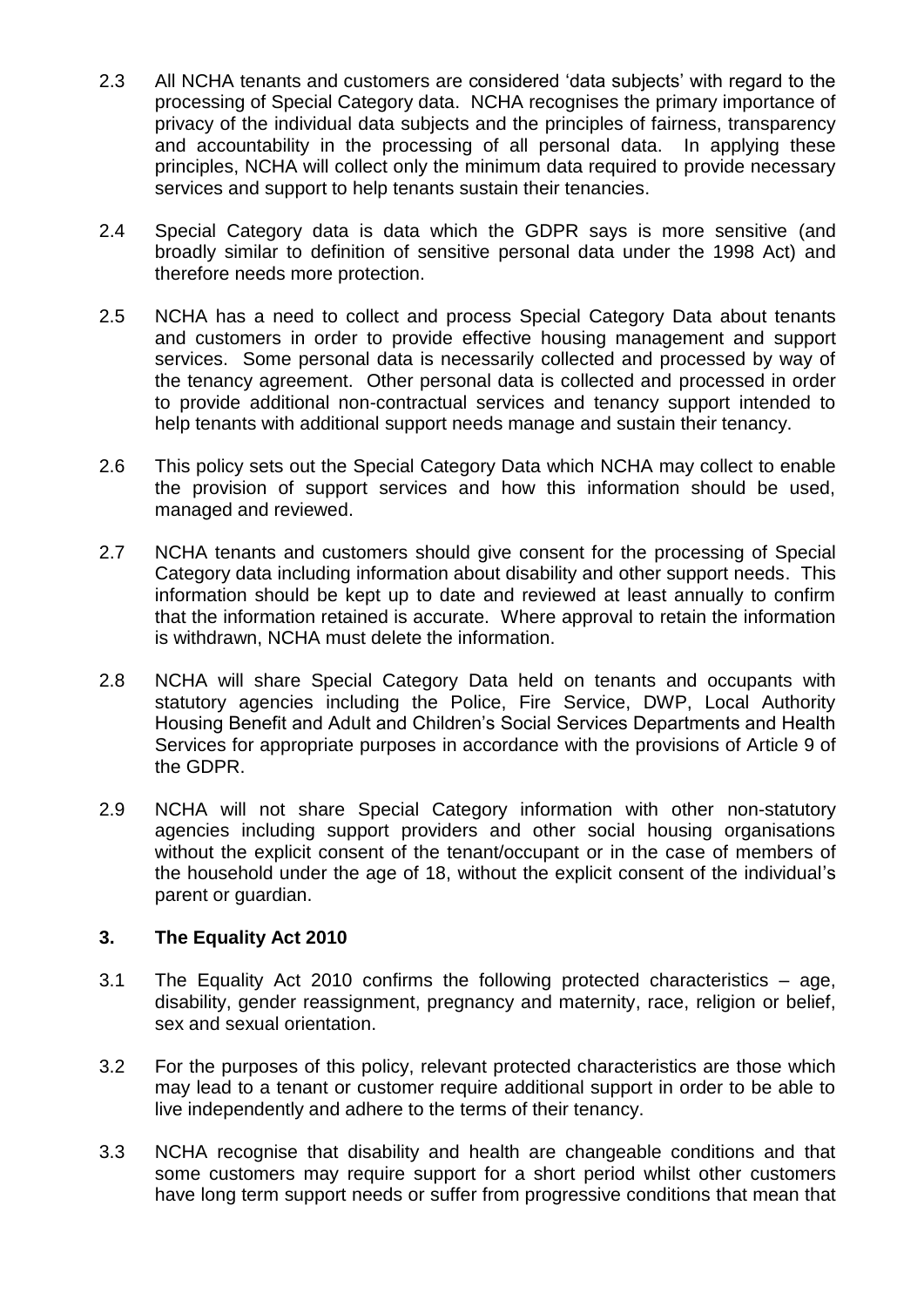support they need will increase over time. The Supported Customers Policy aims to ensure that all supported customers receive the same high standard of customer service by ensuring that staff can identify and understand the needs of individual customers and personalise the service that they provide in a positive way.

- 3.4 NCHA recognises that in order to meet the requirements of the 'Public Sector Equality Duty', we should be prepared to adapt our services to meet the varying needs of our customers. Whilst the majority of customers are capable of sustaining their tenancies independently, others may need varying levels of support require more support from their landlord. The nature of this need for support will vary and may be caused by problems with one, or more, of the following:
	- Health
	- Disability
	- Learning Difficulties
	- Mental Health Problems
	- Personality Disorders
	- Social/family circumstances
	- Language
	- Education
	- Finances
- 3.5 This list is not exhaustive and we accept that customers may have other reasons for needing our help. Similarly the need for assistance is not necessarily a permanent state. NCHA's aim will be to provide an enhanced level of support for individuals and families in need – thereby enabling them to achieve and sustain the best possible level of independent living.
- 3.6 For the purposes of this policy, the term 'customer' includes customers and members of their household. Supported Customer information can be recorded against first and second customers and against other occupants of the property. However, any supported customer information should only be recorded with the formal consent of the individual or their parent/guardian/power of attorney/Court of Protection deputy if under the age of 18 or if the individual lacks the capacity to confirm consent.
- 3.7 It is important that all Affordable and Social Housing and Property Services staff are aware of the content of this policy and use the provisions to ensure that service provision is differentiated to meet the needs of individual tenants.

#### **4. Risks**

- 4.1 The most significant risk is a failure to comply with the Data Protection Act, 2018 and the General Data Protection Regulations which could lead to significant fines imposed by the Information Commissioners office and consequent adverse reputational impacts. These risks rate highly in NCHA's organisational risk register.
- 4.2 The regulations for processing the sensitive personal data of data subjects are wide-ranging and complex and it is important that staff have a full understanding of these and the Information Commissioners Officer's 8 data protection principles.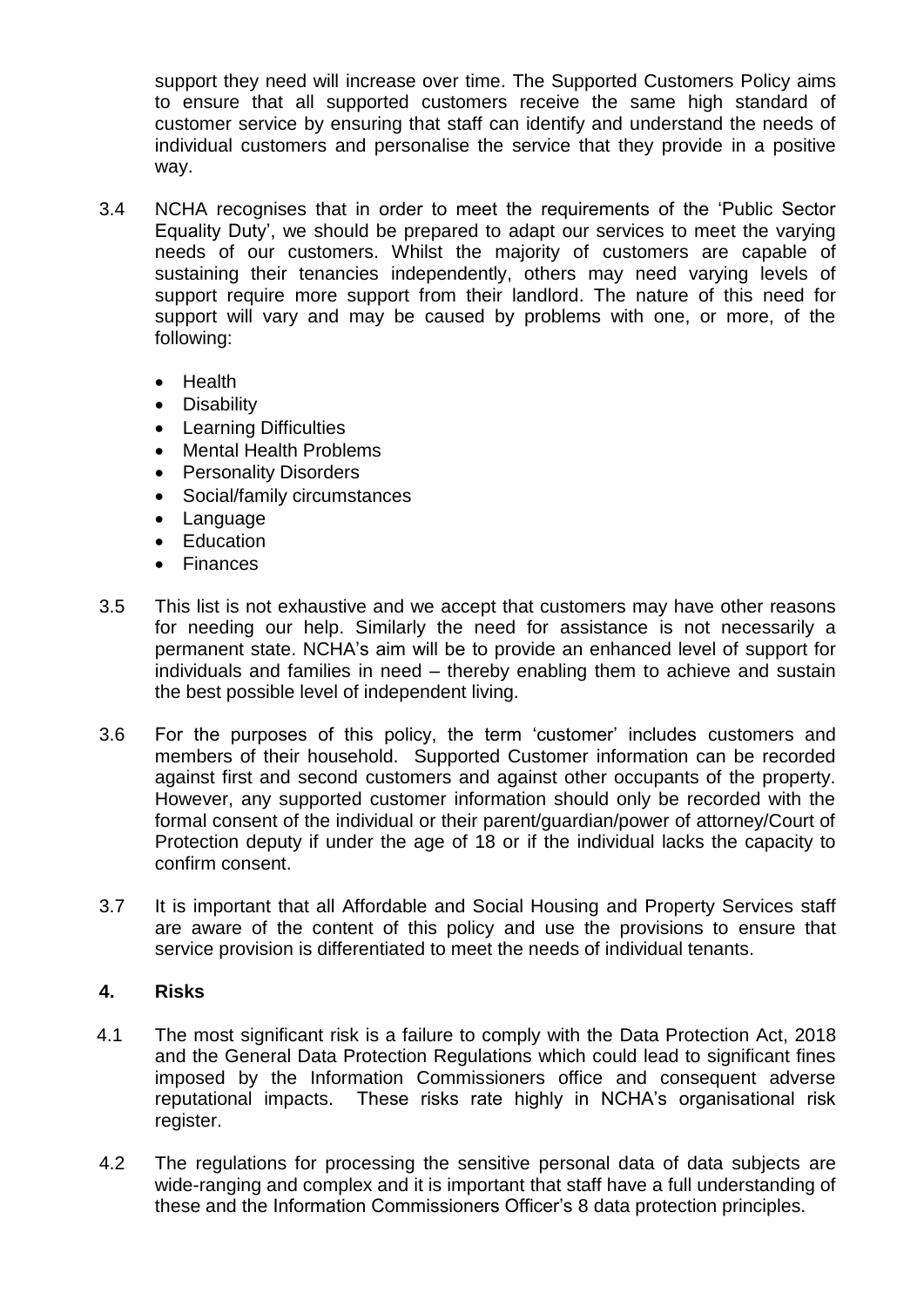- 4.3 The most specific risks with regard to the Supported Customers policy are:
	- Special Category data held on individual data subjects is not accurate, up to date or fairly or lawfully processed.
	- Data processed is excessive or not relevant and data is not processed for sufficiently limited purposes as stated in the NCHA Housing Services Data Privacy Notice.
	- Personal information is not processed in accordance with the data subject's rights.
	- Personal information is not kept secure and is passed to persons/organisations without the authorisation of the data subject.
	- Special Category data may be shared inappropriately with unauthorised persons/organisations resulting in a breach of the Data Protection Act 2018 and General Data Protection Regulations.
- 4.4 There is a high likelihood that an NCHA tenant/customer will make a Subject Access Request for their personal data and therefore claims made about potential data breaches.
- 4.5 The supported customer information relating to a customer/tenant or member of their household may not be recorded and/or staff may fail to recognise support needs and to adequately differentiate and personalise services to meet the needs of supported customers and members of their household.

#### **5. Background**

- 5.1 The Government defines a vulnerable adult as someone who is 16 years of age or over and:
	- is or may be in need of community care services by reason of mental or other disability, age or illness
	- is or may be unable to take care of themselves, or unable to protect themselves against significant harm or exploitation
- 5.2 NCHA Affordable & Social Housing defines customers/tenants who are in need of support as people who are periodically, permanently or progressively:
	- a) Physically disabled or suffering from a serious illness
	- b) With a learning disability
	- c) With mental health issues
	- d) Suffering from a form of dementia
	- e) With a personality disorder
	- f) Young people aged 16 21 years old
	- g) In receipt of tenancy support to help with tenancy sustainment
	- h) Care leavers and people leaving prison/probation accommodation
	- i) Refugees and others for whom English is not their first language
	- j) Difficulty with reading/writing and low levels of literacy/numeracy
	- k) Known to have issues around substance misuse
	- l) Physically frail or elderly
	- m) Choose to use an advocate in their dealings with NCHA and other agencies
	- n) Leaving move-on or supported accommodation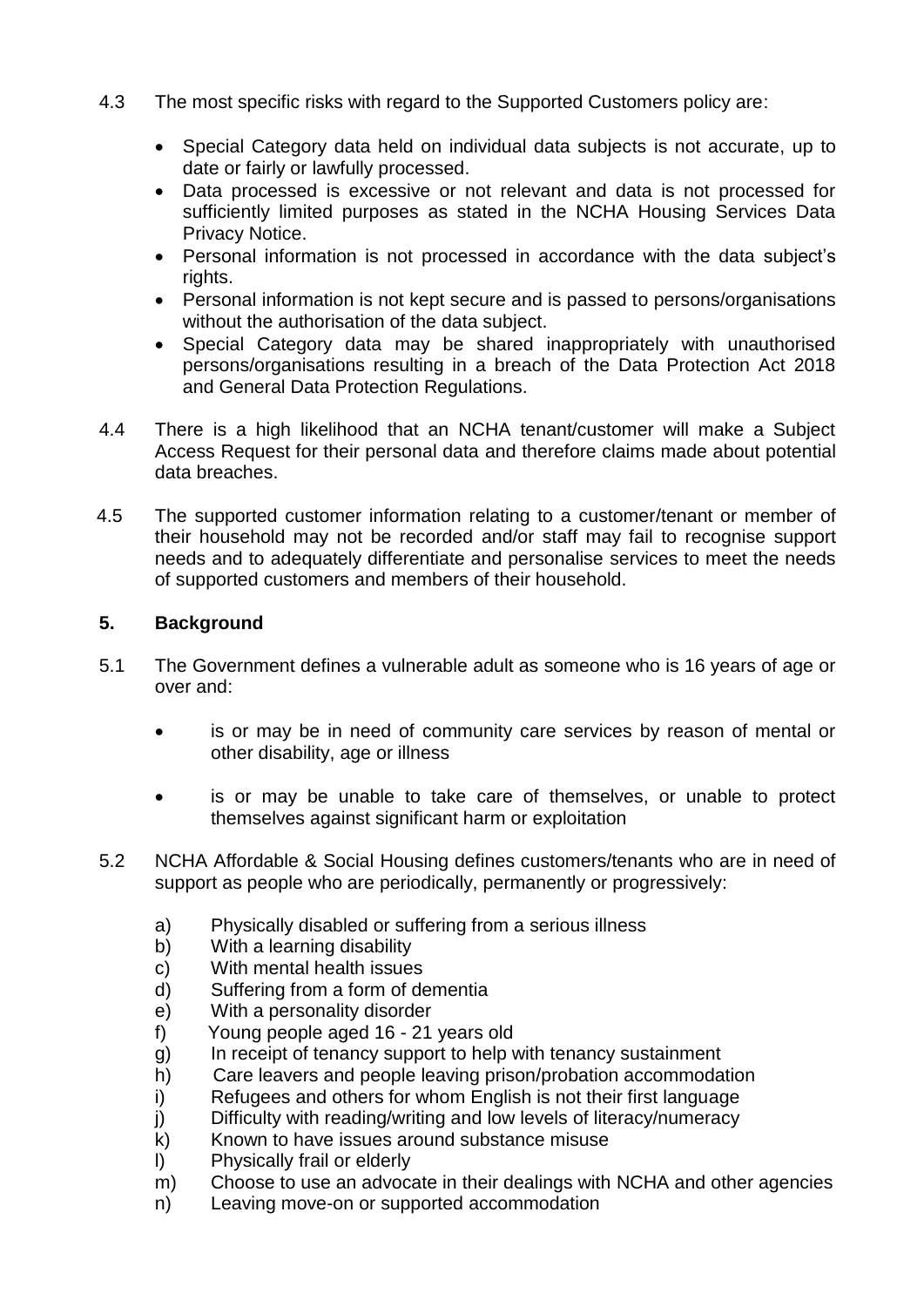- o) Victims of domestic violence or hate crime
- p) Have been accepted as homeless or have recently been homeless
- q) Have recently left the armed forces

n.b. Victims of domestic violence, racial harassment and anti social behaviour will be dealt with according to the relevant NCHA Policy and will also have the opportunity to register with NCHA for assistance.

5.3 It should be noted that not everyone within an identified group will need support and some people not included in these defined groups will need support. This list must therefore be flexible, with each customer/tenant's needs considered on an individual basis.

#### **6. Awareness Training**

- 6.1 NCHA staff must undertake Disability Awareness training to ensure that they have an awareness and understanding of a range of disability and vulnerability issues that may affect customers.
- 6.2 The training should provide staff with the skills they need to identify the needs and personalise the support and services that they provide to meet the needs of individual customers and support them to maintain their tenancies.

#### **7. Identification of customer/tenants with support needs and recording of Supported Customer information**

- 7.1 Supported customers are identified in the Hub on The Capita Open Housing system using the 'Vulnerability Symbol' which will indicate to staff that they should check the 'Key Information' screen for full details of the Supported Customer attributes recorded.
- 7.2 Supported Customer attributes are recorded against the person on Capita so that specific Supported Customer information and service delivery needs can be recorded against specific members of the household. In addition, more than one attribute can be selected in order to record the full range of a customer's support needs.
- 7.3 Supported Customer codes have been revised to take account of GDPR requirements balanced against the need for staff to be aware of customer/tenant support needs.

| <b>Support need type</b>                         | <b>Attribute</b>                              | <b>Name</b> | Date recorded/last<br>updated |
|--------------------------------------------------|-----------------------------------------------|-------------|-------------------------------|
| Supported<br>Customer/Vulnerability<br>Attribute | VA - Supported Customer<br>recorded on Capita |             |                               |
| Young Person:                                    | Young person aged 16 - 25                     |             |                               |

7.4 List of attributes for Support Needs: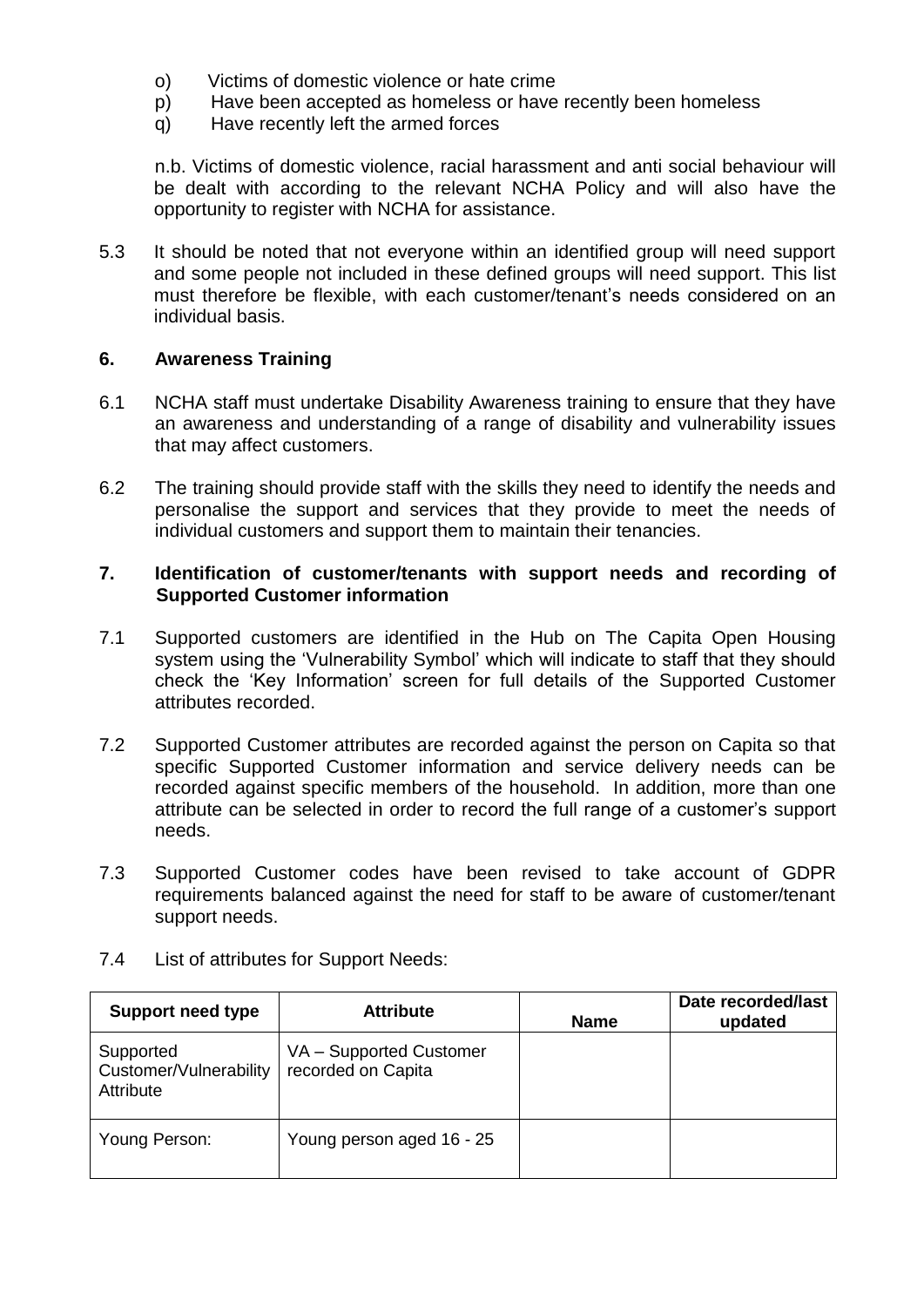| Care leaver/Supported<br>accommodation | Care Leaver/Leaving<br>supported accommodation  |  |
|----------------------------------------|-------------------------------------------------|--|
| <b>Ex Prisoner</b>                     | Former prisoner                                 |  |
| Sensory Impairment                     | Deaf/Hearing Impairment                         |  |
| <b>Domestic Violence</b>               | <b>Survivor of Domestic</b><br>violence         |  |
| Sensory Impairment                     | Registered Blind/Partially<br>Sighted           |  |
| Poor Long Term<br>Health               | Poor Health/Physically Frail                    |  |
| Physical disability                    | Wheelchair User/Mobility<br><b>Scooter User</b> |  |
| <b>Physical Disability</b>             | Physical/Mobility Impairment                    |  |
| Learning Disability                    | <b>General Learning Disability</b>              |  |
| <b>Learning Disability</b>             | Autistic Spectrum Disorder                      |  |
| <b>Mental Health</b><br>Condition      | <b>Mental Health Condition</b>                  |  |
| Substance misuse                       | Substance misuse                                |  |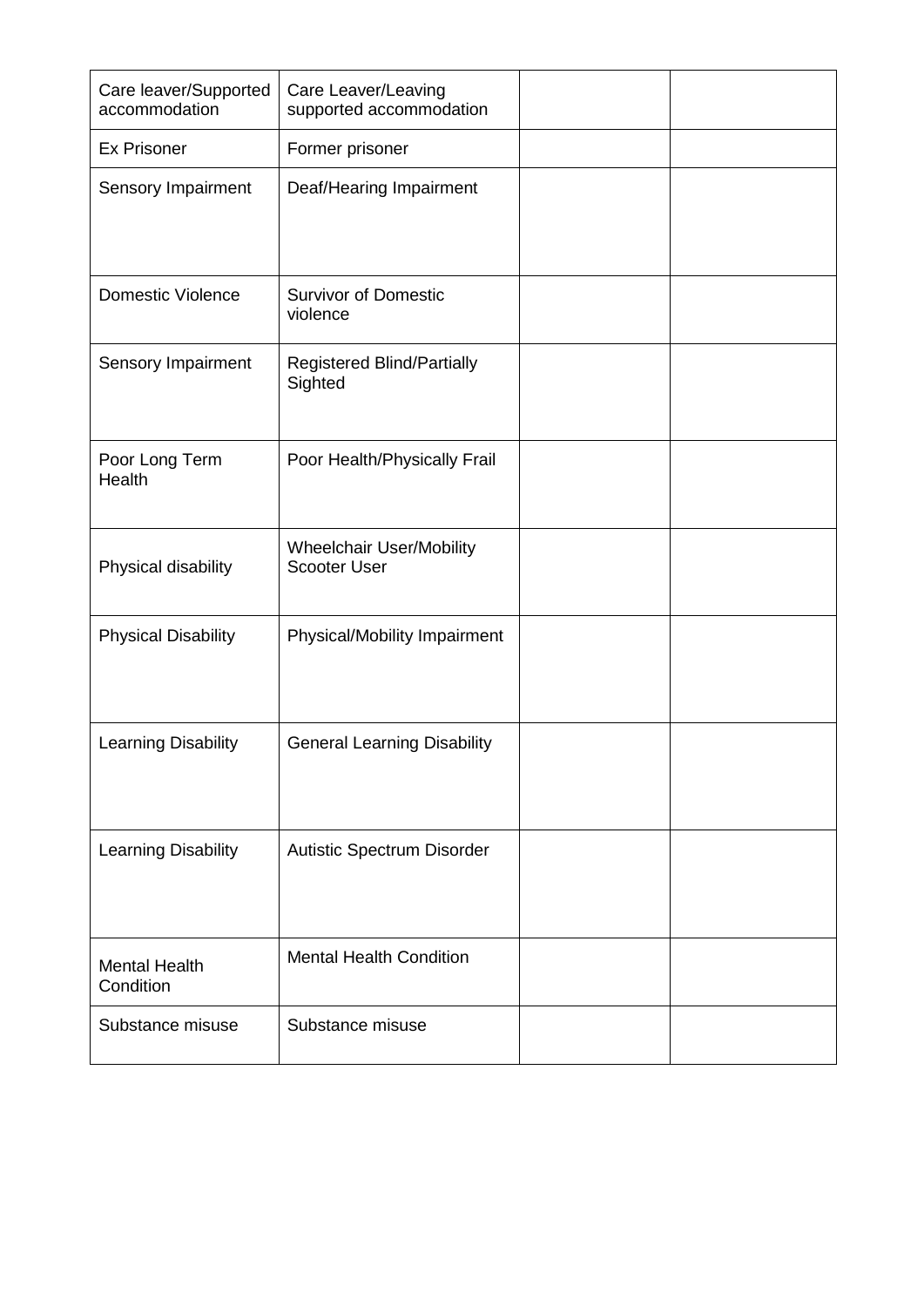7.6 List of Communication/Service Delivery attributes.

| <b>Communication / Service</b>                       | <b>Attribute</b>                                                         |             | Date recorded/Last |
|------------------------------------------------------|--------------------------------------------------------------------------|-------------|--------------------|
| <b>Delivery Need</b>                                 |                                                                          | <b>Name</b> | updated            |
| <b>Communication/Service</b><br><b>Delivery Need</b> | <b>CSDN - Phone Only</b>                                                 |             |                    |
| Communication/Service<br><b>Delivery Need</b>        | <b>CSDN - Letter Only</b>                                                |             |                    |
| <b>Communication/Service</b><br><b>Delivery Need</b> | <b>CSDN - Email Only</b>                                                 |             |                    |
| <b>Communication/Service</b><br><b>Delivery Need</b> | <b>CSDN - Text Only</b>                                                  |             |                    |
| <b>Communication/Service</b><br><b>Delivery Need</b> | <b>CSDN - Needs</b><br>support to interpret<br>written communication     |             |                    |
| <b>Communication/Service</b><br><b>Delivery Need</b> | <b>CSDN - Large Print</b><br>required                                    |             |                    |
| <b>Communication/Service</b><br><b>Delivery Need</b> | <b>CSDN - Braille</b><br>required                                        |             |                    |
| <b>Communication/Service</b><br><b>Delivery Need</b> | <b>CSDN - Uses Text</b><br>phone                                         |             |                    |
| <b>Communication/Service</b><br><b>Delivery Need</b> | CSDN - Uses Sign<br>Language                                             |             |                    |
| <b>Communication/Service</b><br><b>Delivery Need</b> | <b>CSDN - Uses Hearing</b><br>Loop                                       |             |                    |
| <b>Communication/Service</b><br><b>Delivery Need</b> | CSDN - Speech<br><b>Difficulty</b>                                       |             |                    |
| <b>Communication/Service</b><br><b>Delivery Need</b> | CSDN - English as a<br>Second Language                                   |             |                    |
| <b>Communication/Service</b><br><b>Delivery Need</b> | CSDN - Poor<br>understanding of<br>English                               |             |                    |
| <b>Communication/Service</b><br><b>Delivery Need</b> | <b>CSDN - Requires</b><br>Translator                                     |             |                    |
| <b>Communication/Service</b><br><b>Delivery Need</b> | <b>CSDN - Requires</b><br><b>Translation of Written</b><br>Communication |             |                    |
| <b>Communication/Service</b><br><b>Delivery Need</b> | CSDN - Advocate -<br>Maintenance only                                    |             |                    |
| <b>Communication/Service</b><br><b>Delivery Need</b> | CSDN - Advocate -<br>Income only                                         |             |                    |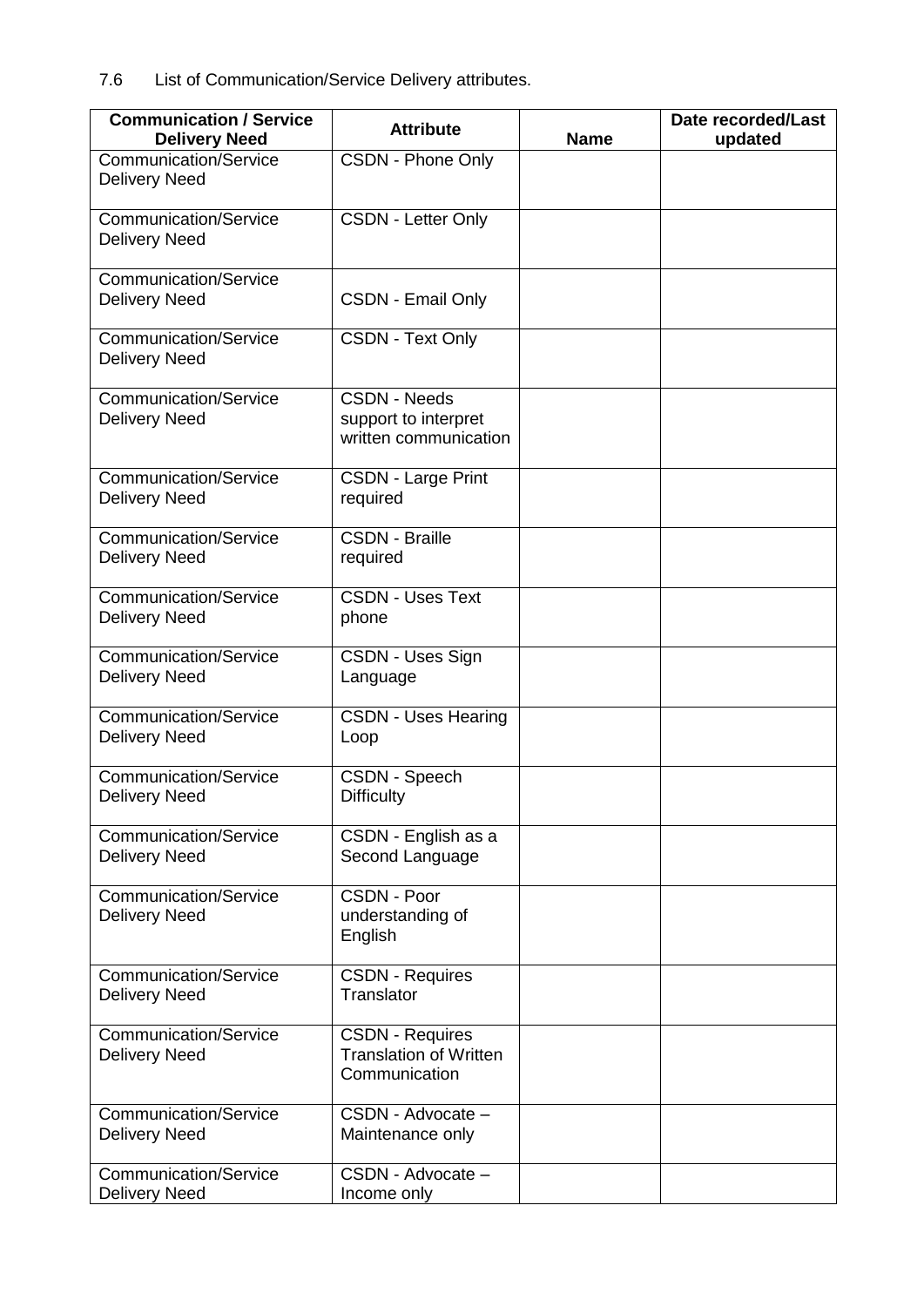| <b>Communication/Service</b><br><b>Delivery Need</b> | CSDN - Advocate -<br>Tenancy only                                     |  |
|------------------------------------------------------|-----------------------------------------------------------------------|--|
| <b>Communication/Service</b><br><b>Delivery Need</b> | CSDN - Advocate -<br>Power of Attorney                                |  |
| <b>Communication/Service</b><br><b>Delivery Need</b> | CSDN - Advocate -<br><b>Court of Protection</b><br>Deputy             |  |
| <b>Communication/Service</b><br><b>Delivery Need</b> | <b>CSDN - Appointment</b><br>Necessary                                |  |
| <b>Communication/Service</b><br><b>Delivery Need</b> | <b>CSDN - Needs Time</b><br>to answer when<br>contacted               |  |
| <b>Communication/Service</b><br><b>Delivery Need</b> | <b>CSDN - Make contact</b><br>before sending written<br>communication |  |
| <b>Communication/Service</b><br><b>Delivery Need</b> | <b>CSDN - Visit in Pairs</b><br>only                                  |  |
| <b>Communication/Service</b><br><b>Delivery Need</b> | CSDN - DO NOT<br><b>VISIT</b>                                         |  |
| <b>Communication/Service</b><br><b>Delivery Need</b> | <b>CSDN - Support</b><br>Worker                                       |  |
| Communication/Service<br><b>Delivery Need</b>        | <b>CSDN - Social Worker</b>                                           |  |
| <b>Communication/Service</b><br><b>Delivery Need</b> | <b>CSDN - Probation</b><br>Worker                                     |  |
| <b>Communication/Service</b><br><b>Delivery Need</b> | <b>CSDN</b> - Tenant in<br>Hospital                                   |  |
| <b>Communication/Service</b><br><b>Delivery Need</b> | <b>CSDN - Requires</b><br>support to manage<br>benefit claims         |  |
| Communication/Service<br><b>Delivery Need</b>        | <b>CSDN - Requires</b><br>support to manage<br>money                  |  |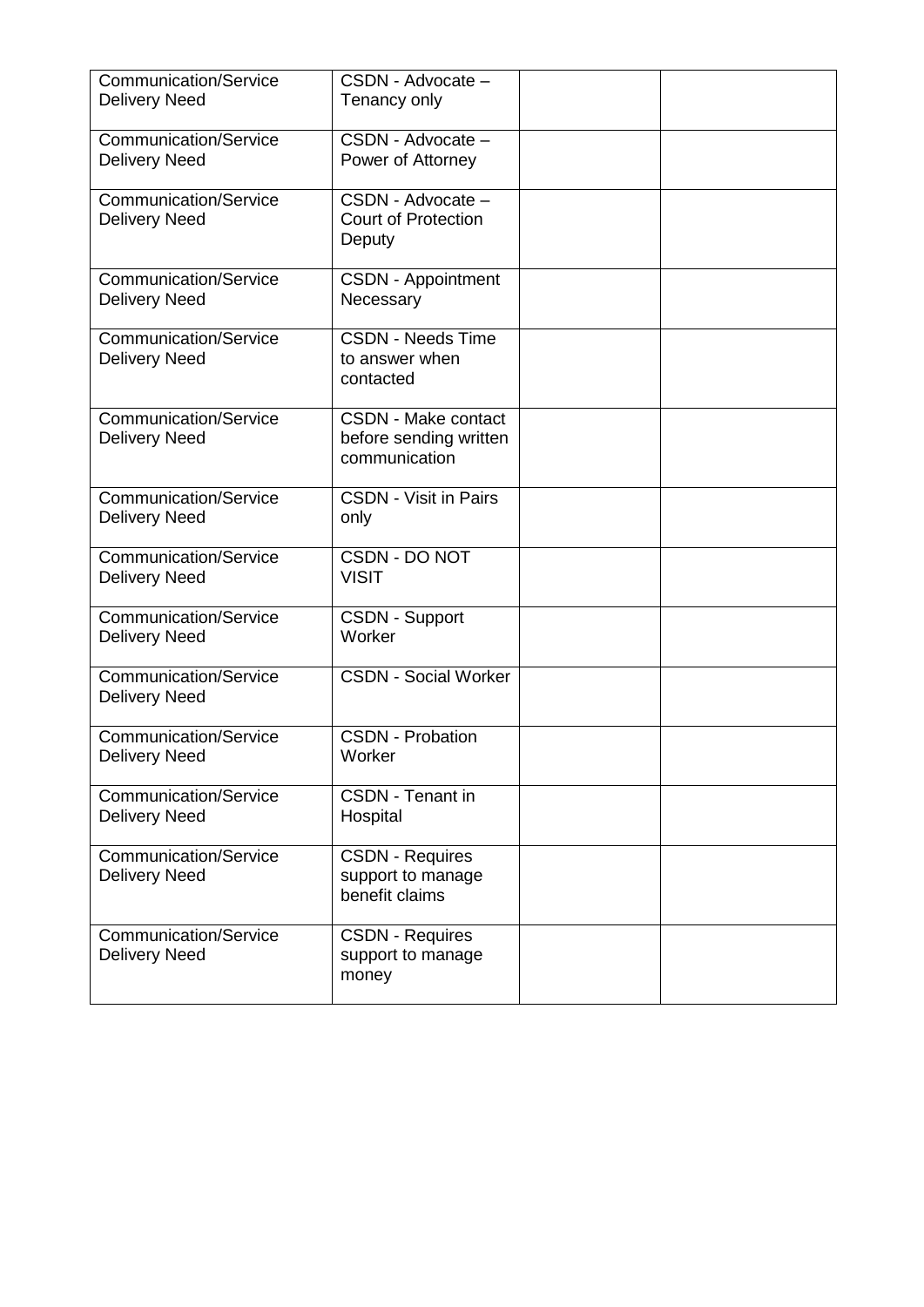#### 7.7 List of Universal Credit attributes:

| <b>Universal Credit Vulnerability</b> | <b>Level 2 Attribute</b>      | <b>Date Recorded/Last</b><br>updated |
|---------------------------------------|-------------------------------|--------------------------------------|
| Universal Credit Vulnerability        | UCV - Tier 1                  |                                      |
| Universal Credit Vulnerability        | UCV - Tier 2                  |                                      |
| Universal Credit Vulnerability        | <b>UCV - Budgeting Skills</b> |                                      |
| Universal Credit Vulnerability        | UCV - Bank Account Type       |                                      |
| Universal Credit Vulnerability        | <b>UCV - Digital Access</b>   |                                      |
| Universal Credit Vulnerability        | UCV - Vulnerability           |                                      |

For more information regarding Universal Credit please contact your Income Officer.

#### 7.8 Identifying supported customers/tenants

- 7.8.1 Potential customers should complete the Supported Customers' form (Appendix 1) in order to identify relevant supported customer needs. Customers can provide supported customer information to be recorded on Capita or opt not to provide information.
- 7.8.2 Staff must complete the Supported Customers Form with the customer/member of their household (data subject). Completion and signing of the form will form consent to record, process and share the information with relevant statutory organisations for the purpose of providing tenancy support services to tenants and members of their household in accordance with Article 9 of the GDPR.
- 7.8.3 Customers/tenants also have the option to consent to supported customer information to being processed only by NCHA staff and statutory organisations or to consent to the sharing of Supported Customer information with non-statutory support organisations.
- 7.8.4 The Supported Customer's form should also be completed for non-tenant members of a household (including parents/guardians where the supported customer is under the age of 18 or the Power of Attorney/Deputy of the Court of Protection where the tenant/member of the household lacks the capacity to make their own decisions).

#### **8. Pre-tenancy assessment**

8.1 Potential customers will be asked to provide this information as part of the Pretenancy Assessment. All potential customers/tenants will be able to decline to provide Supported customer information, permit the retention and processing of information by NCHA staff, and permit or refuse consent for sharing of information with other agencies/organisations.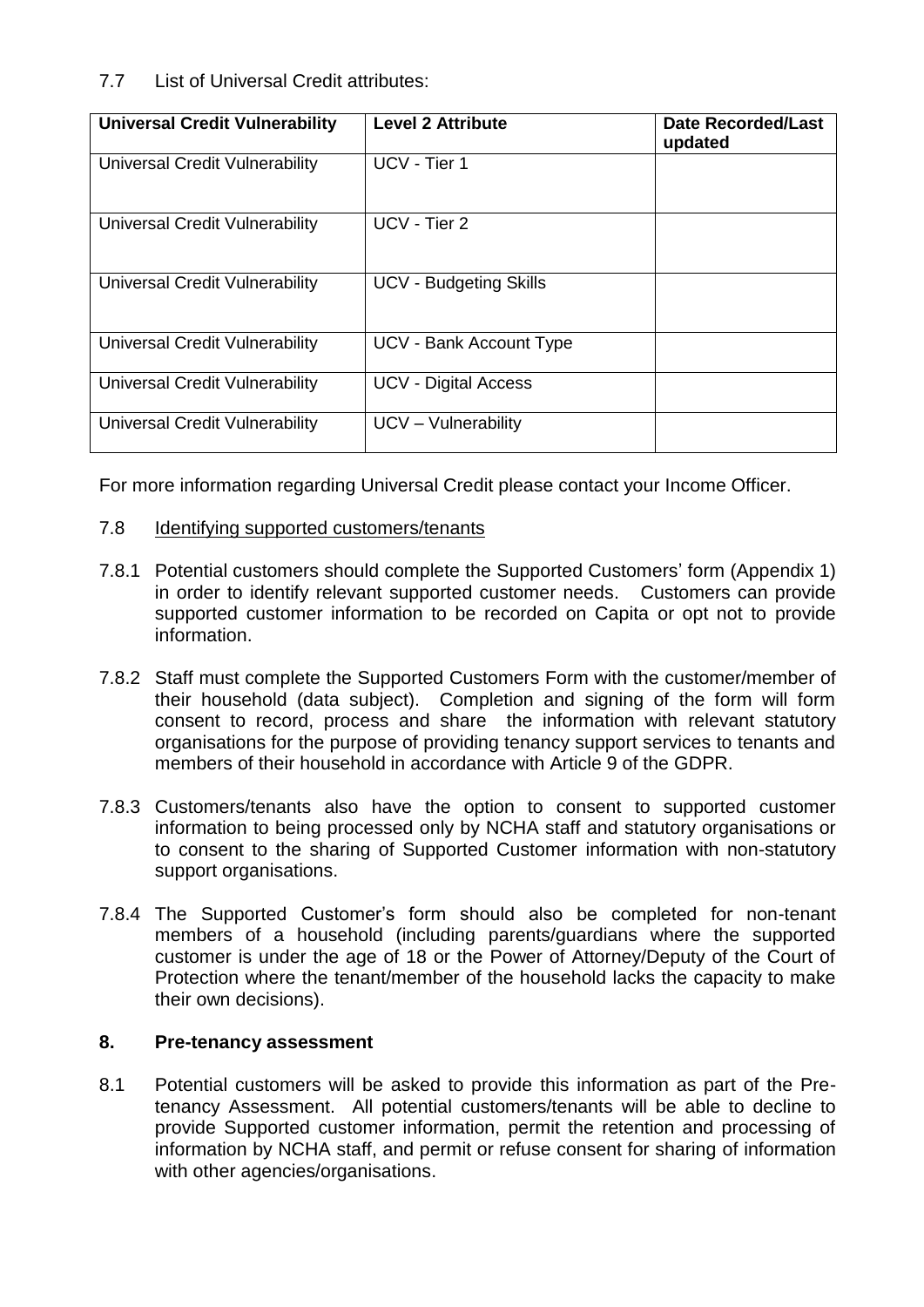#### **9. Support for customers/tenants who have refused to declare support needs;**

9.1 Customers who refuse to consent to the recording and processing of supported customer information should still be provided with differentiated services/support if the member of staff is aware that the customer/supported tenant has support needs.

#### **10. Maintaining & updating information**

- 10.1 It is essential that the information maintained on the Capita Openhousing system is maintained and kept up to date. Supported Customer attributes should be reviewed and updated annually through the completion of a new Supported Customer's form and date of review recorded to ensure that NCHA has the explicit consent of tenants/customers for the recording, processing and sharing of data. This exercise will be undertaken by Estates team.
- 10.2 NCHA recognise that customers who are initially not recognised as having support needs, may develop support needs and require support during the period of their tenancy and that the level of support a customer requires may vary.
- 10.3 Staff should speak to the tenant/customer to confirm whether they wish supported tenant/customer to be recorded/processed and shared. Where the tenant agrees to recording/processing and sharing, the tenant/customer should be sent the Supported Customer form. The information should only be recorded on Capita when the completed form has been signed and returned. Staff should note where the tenant/customer refuses consent to record/process and share the information, support can still be provided on an informal basis, but information must not be recorded on Capita.

#### **11. Explaining to customers why information is stored & how it is used**

- 11.1 Customers will be informed about how the information from the Pre-Offer Assessment, will be recorded on Capita and will be readily available to staff who have access to customers' computer records to help them provide an appropriate and personalised service and support.
- 11.2 The reason for keeping the information will also be explained (See Policy Statement above). Applicants completing the Pre-Tenancy Assessment must provide information (except for the information relating to religion and sexual orientation and Supported Customer Information which remains optional) Customers asked to complete the Supported Customers form have the right not to engage in completing it with a member of staff.

#### **12. Informal Advocates**

12.1 Supported customers have the option to use advocates or other more formal advocates/representatives including Power of Attorney/Court of Protection deputy to assist them in their day to day business with the NCHA. The advocate need not have any legal responsibility for the tenant's affairs (known for NCHA purposes as an 'Informal Advocate') and will not be held liable for any aspect of the conduct of their tenancy.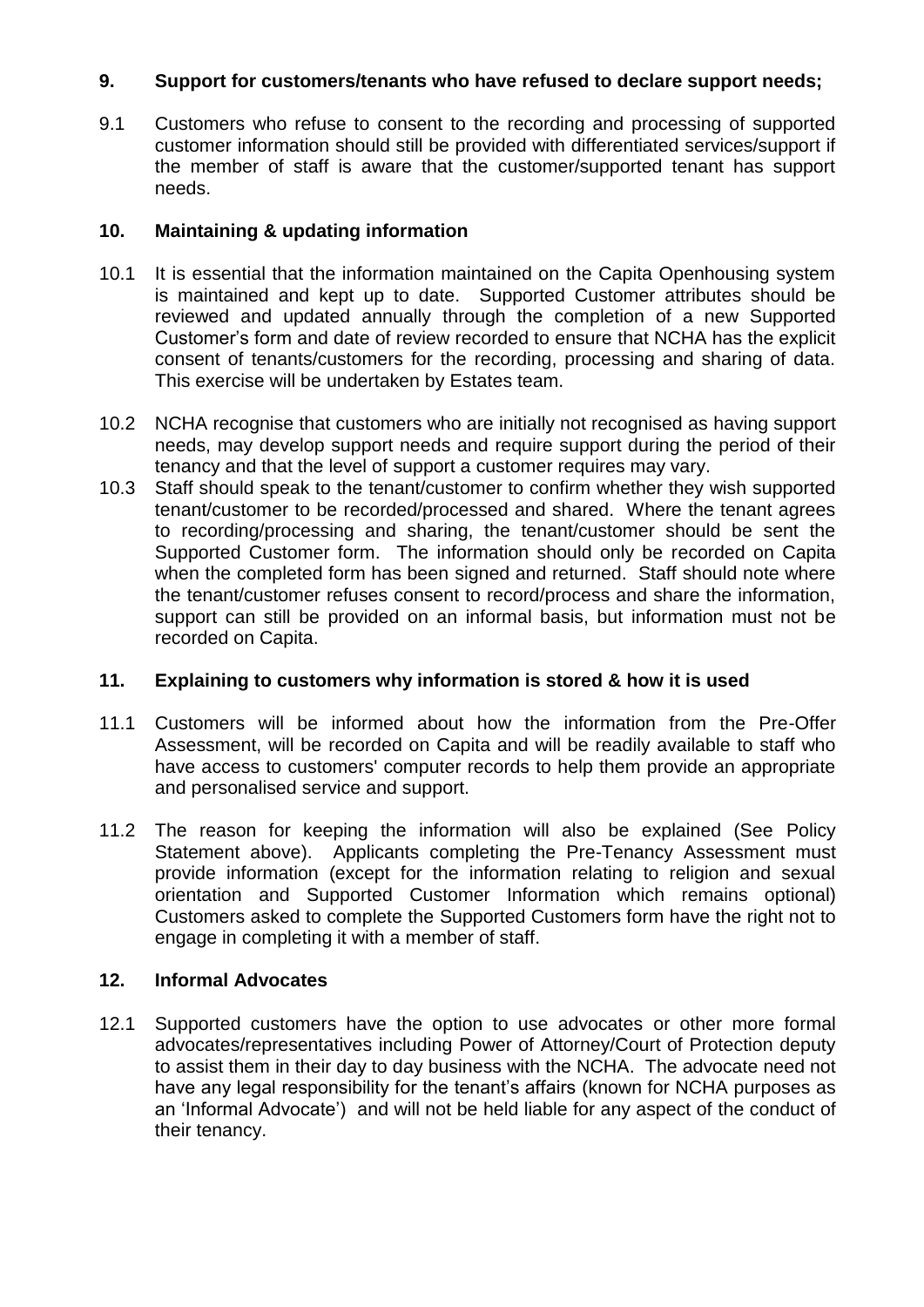- 12.2 In order to comply with data protection (GDPR) legislation, NCHA will not discuss any aspect of a tenant's tenancy (other than the basic reporting of a repair) without the explicit consent of the tenant. This consent can be provided verbally over the phone if they wish another person to speak to NCHA on their behalf – for instance to interpret into another language or where a tenant simply wants another person to discuss an issue on their behalf.
- 12.3 Where a tenant is not able to give verbal consent on each occasion they need another person/advocate to discuss an issue with NCHA, or wish to set up a longer term informal advocate – for instance, if they do not have access to a telephone during normal working hours, the tenant and the advocate must complete an Informal Advocate form. (see Appendix 2 – Informal Advocate form) Informal advocate forms should be processed by the Estates Officer and details including a pass word for security purposes recorded.)
- 12.4 Tenants may appoint an Informal Advocate to liaise with NCHA on either or all of Maintenance, Income or Tenancy issues. Staff must check on the Key Information screen that the advocate has been given consent by the tenant to speak to NCHA about the issue in hand.
- 12.5 Tenants and advocates must be aware that whilst an informal advocate can speak to and liaise with NCHA on behalf of the tenant, they are not empowered to make decisions on behalf of the tenant and any decision relating to care or the conduct or termination of the tenancy must be made by the tenant. Where a tenant needs an advocate to make legal, or decisions relating to money, property or care on their behalf, they should appoint a Power of Attorney with the appropriate powers. Where a tenant lacks the capacity to make decisions for themselves, a deputy of the Court of Protection should be appointed.
- 12.6 The details of the informal advocate and a password to ensure security must be recorded as a contact detail attribute on Capita which will appear on the Key Information screen. Tenants should inform NCHA immediately if they no longer want an informal advocate to deal with maintenance, rent or tenancy issues on their behalf and the appointment of informal advocates must be reviewed and confirmed annually. For security purposes, it is also good practice to update advocate passwords. Where annual confirmation of appointment is not confirmed, the details of the informal advocate must be removed.
- 12.7 Any decisions made by an advocate must be recorded on a Capita diary entry and include details of the tenant's confirmation that they have given their authorisation for the decision/action/agreement made.

#### **13. Power of Attorney and Court of Protection**

13.1 Where a customer needs an advocate to make formal legal decisions about their tenancy or their short term or long term care they should appoint a single/joint Power of Attorney (Ordinary (time limited) or Lasting/Enduring) which will state the powers awarded (Personal Welfare and/or Money and Property). The customer or Power of Attorney/Court of Protection Deputy should complete the NCHA Power of Attorney/Court of Protection Deputy form (Appendix 3) and provide a copy of the document for NCHA's records.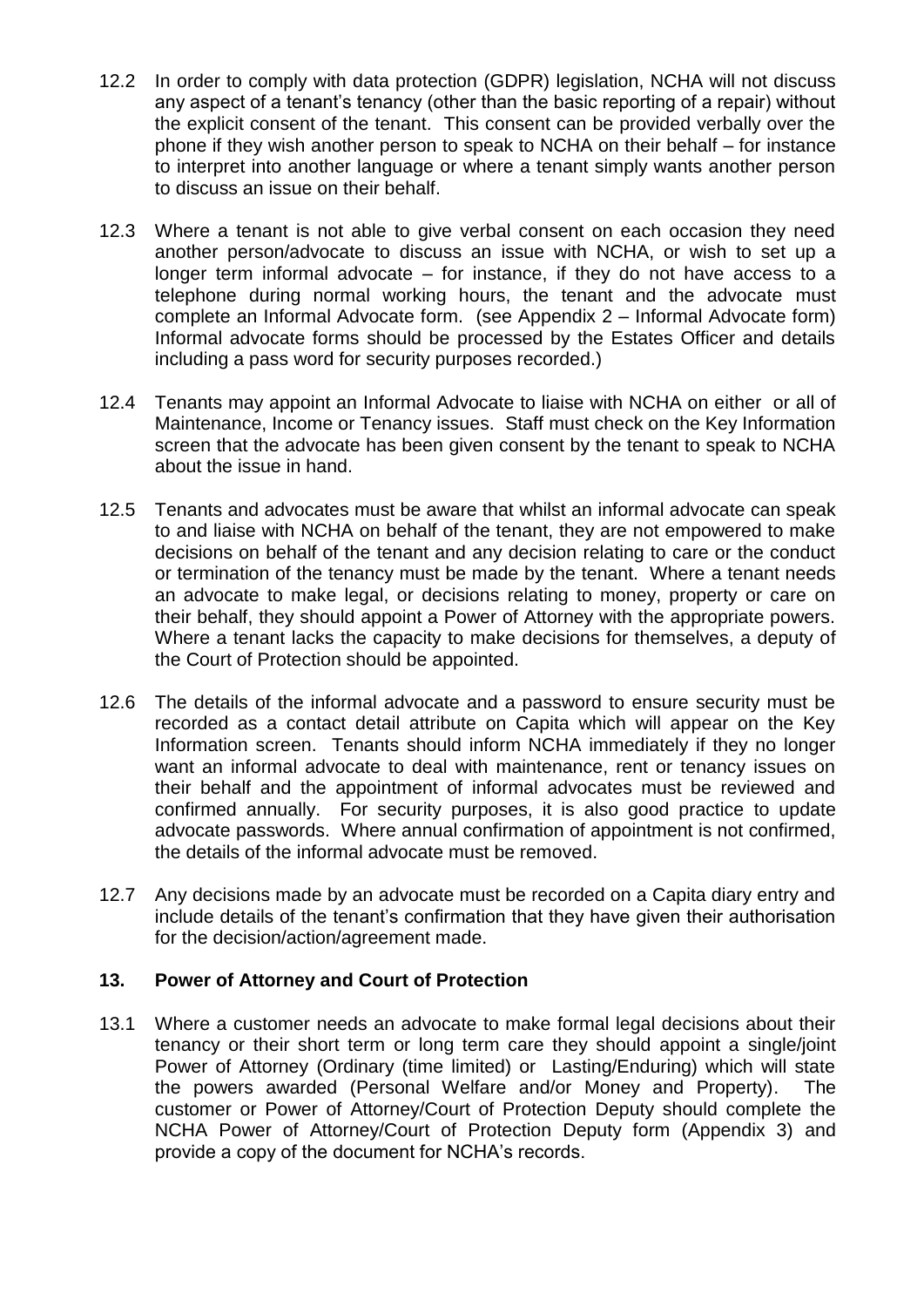- 13.2 Details of the power of attorney, including any expiry date, powers awarded, specific limitations and security password should be recorded as an attribute on the Key information screen. A copy of the Power of Attorney document should be scanned to the Tenancy Folder on the W drive.
- 13.3 Whilst NCHA will note the date of expiry of an Ordinary Power of Attorney and review the Power of Attorney at the expiry date, it is the customer's responsibility to ensure that NCHA is informed if the Power of Attorney is terminated.
- 13.4 Where a customer lacks the capacity to make decisions for themselves and has not appointed a lasting or enduring Power of Attorney on their behalf, NCHA must only accept decisions with a legal impact on the tenancy by a person appointed as a deputy by the Court of Protection.
- 13.5 Court of Protection deputies are issued with a Court Order stating specifically what they can and cannot do and have a clear time limit. Court of Protection Deputies must also provide an annual report to the Office of the Public Guardian explaining the decisions that they have made.
- 13.6 The expiry date of the deputyship should be recorded on the Court of Protection deputy attribute and include details of the powers awarded (Money & Property/Health and Welfare – or both). A copy of the appointment should also be scanned to the Tenancy Folder on the W drive.
- 13.7 Power of Attorney with an end date and Court of Protection documents should be reviewed annually by the Estates team to ensure that documents are still current and the customer and or Power of Attorney/Deputy to request a renewal of the document.

#### **14. Security**

- 14.1 Powers of Attorney and Court of Protection deputies should identify a password which should be recorded on the Capita attribute viewable in the Key Information screen. Passwords should be updated annually in order to ensure levels of security are maintained.
- 14.2 Where a member of staff has any concerns about the conduct of an informal advocate/attorney or deputy, they must consult the NCHA Safeguarding Adults Policy for further information on the immediate actions that should be taken to protect the interests of the customer and contact the Office of the Public Guardian with regard to the actions of a registered Power of Attorney or appointed Deputy.
- 14.3 Confirmation of any actions taken by NCHA through an advocate will be conveyed to them in their preferred option of communication and confirmed in writing to the advocate and the supported Customer. Any communications with the advocate should be recorded as a Capita Openhousing Diary Entry and written communications saved on the customer's electronic W drive file linked to the Capita Openhousing system.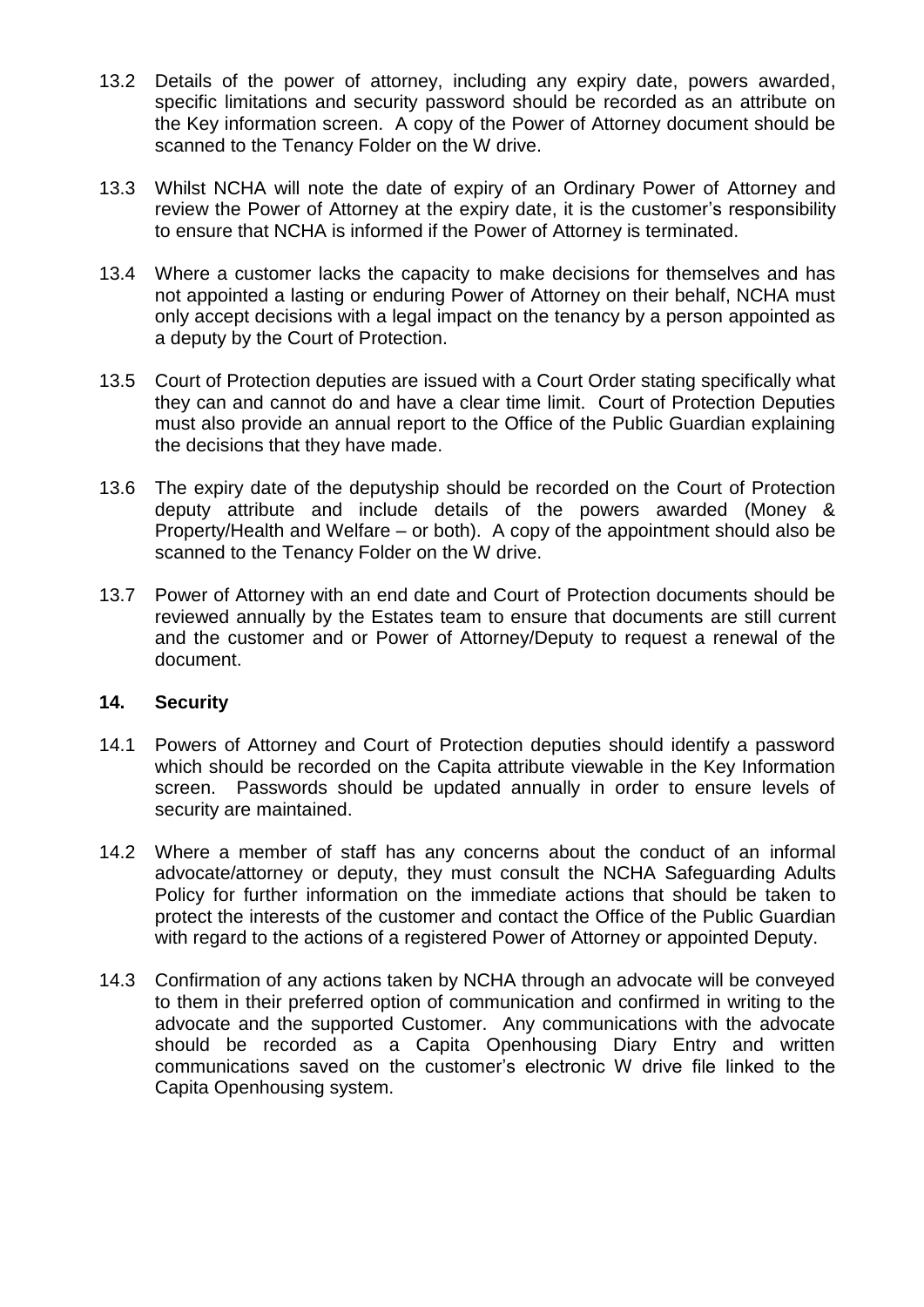#### **15. Working with supported customers**

- 15.1 Staff will be trained to view and use Supported Customer information using the Key information screen. This screen can be viewed by staff using any part of the Capita Open Housing system and will give staff the information they need to provide personalised support and adapt services to meet the needs of customers.
- 15.2 The appropriate level of support provided should be determined by the member of staff taking into account the support needs of the customer, the risk of tenancy failure and current management issues with the tenancy. Further advice and support should be provided by line managers where appropriate.
- 15.3 Supported customers will be asked to identify their preferred form of communication with the Association.
- 15.4 Staff will normally use telephone contact with supported customers when initially discussing all day to day business.
- 15.5 Staff will normally meet with customers to discuss larger issues rather than dealing with them by correspondence.
- 15.6 Where written correspondence is necessary it will be produced in plain English, with the needs of supported customers in mind, printed in large print if required or will be translated into the appropriate language. Braille or audio will be produced where this is considered a 'reasonable adjustment' to meet the needs of the customer (See DDA definition of 'reasonable adjustment').
- 15.7 Supported customers will have the option to use Informal Advocates/Power of Attorney/Court of Protection deputy to assist them/act or take decisions on their behalf, in their day to day business with the Association. Please see the Advocates above for more information.
- 15.8 Where the customer is supported by a statutory or voluntary agency, NCHA staff will work closely with the support worker(s) and will attempt to foster an effective working relationship at all times. When a support worker is acting on behalf of a customer when dealing with NCHA business, the customer should confirm their consent as a minimum over the telephone before each discussion takes place. However, if the customer is not available or able to give approval on each occasion, the support worker should complete an 'Informal Advocate' form.
- 15.9 Confirmation of any significant or agreed actions taken by NCHA through a support worker, informal advocate etc should be conveyed to the customer in their preferred method of communication and confirmed in writing to the support worker/advocate etc. Any communications with the advocate should be recorded as a Capita Openhousing diary entry and written communications saved in the appropriate folder on the tenancy W drive.

#### **16. Pre & existing tenancy work**

16.1 NCHA will identify customers who will require support at the point of registration, as part of the pre-tenancy assessment, as part of the tenancy visit process or at any point during the tenancy as identified by the customer, support worker or informal advocate.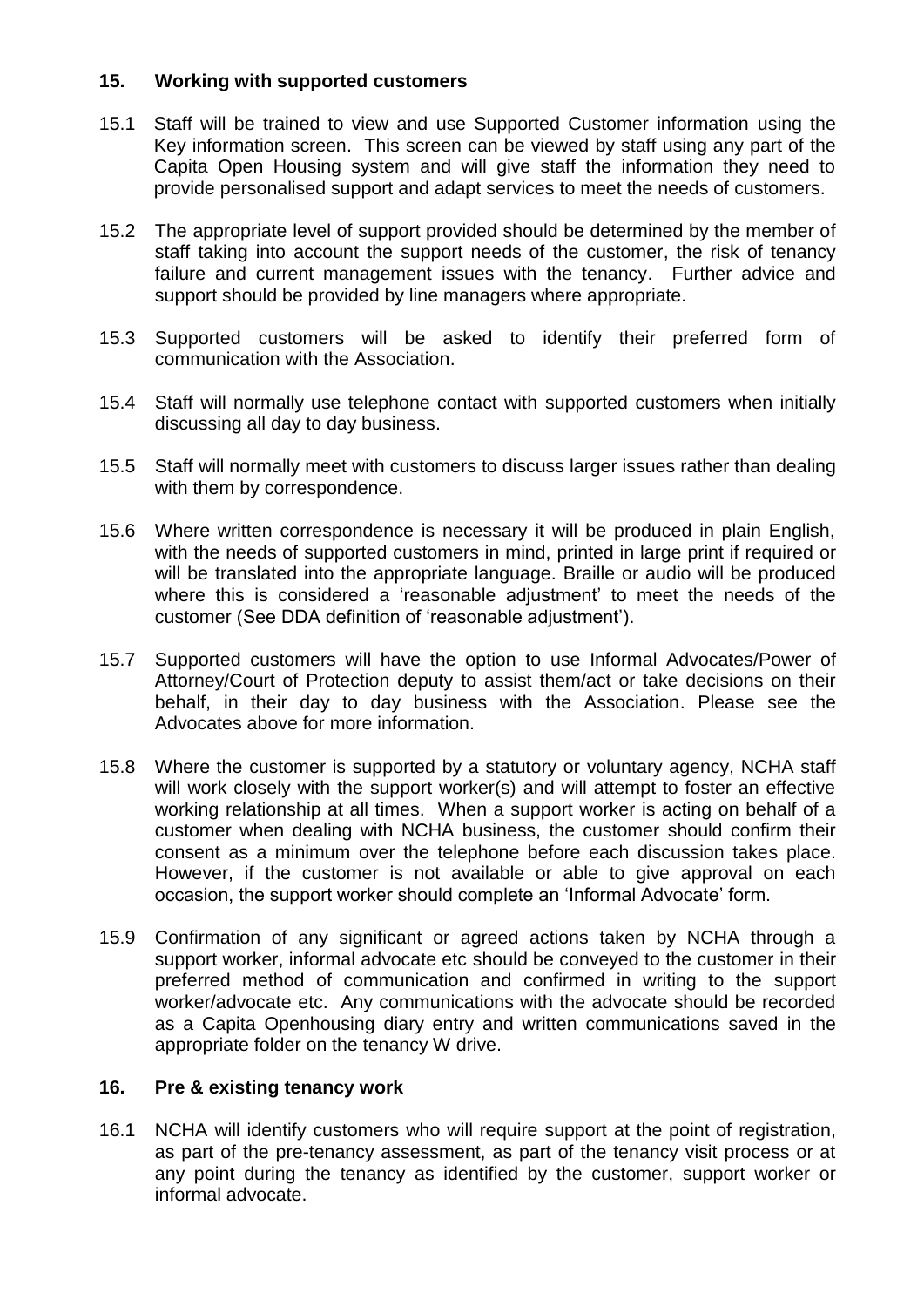- 16.2 Where a customer is identified/identifies themselves as requiring support at the pre-tenancy assessment, the Lettings officer should consider the ability of the customer to maintain a tenancy with the support that will be available to them.
- 16.3 If there is a concern about the customer's ability to maintain their tenancy, the Allocations Officer should consult the Allocations Service Manager before a final decision is made to offer a tenancy. If a decision not to make an offer is made, the reasons for the decision should be recorded on the offer paperwork and on the offer information on the relevant Choice Based Lettings Scheme/Capita.
- 16.4 For existing customers not currently identified as supported customers, Estates and Income staff will be responsible for identifying and discussing the completion of the Supported Customers form with existing customers who may be considered to meet the Supported Customer criteria. The Supported Customer form should be completed during any visits or face to face contact with regard to income and tenancy issues.
- 16.5 In addition staff should verify information and provide advice about other sources of support for supported customers during standard tenancy visits.
- 16.6 Where an individual is moving on from a supported living environment the Allocations Officer will liaise with the Project Worker to interview the customer and, where possible, arrange for ongoing support to be provided from the first day of the tenancy. Staff should also work with other support providers and NCHA tenancy support staff to maximise benefit and other income, manage debt and investigate sources of furniture and furnishings required to help customer's settle in and build a sustainable tenancy.

#### **17. Tenancy Sustainment**

- 17.1 The Tenancy Support Officer or Estate Officer/Estate Assistant will normally make initial contact with Supported Customer within 2 weeks of the commencement of their tenancy and certainly by the 4 week tenancy visit. Where a customer is referred during their tenancy, the Tenancy Support Officer should contact the customer within 4 weeks.
- 17.2 The Tenancy Support Officer, Estate and Income Officers will provide practical support and use their judgement to adjust the service that they provide they provide and/or in the implementation of standard NCHA policies and procedures to meet the needs of the Supported Customer and help to sustain their tenancy.
- 17.3 Where it is not possible to provide the appropriate level of expertise or resources required to support the customer during their tenancy, staff should signpost/referring the Supported Customer to agencies in order to obtain the resources and services they need.

#### **18. Support for People with a disability**

18.1 If a customer or a member of a customer's household has a disability, NCHA will offer help in two ways. Firstly, NCHA can install minor aids and adaptations such as grab handles, stair hand rails, lowered door thresholds and over bath showers up to the value of £1000 on the request of a customer, Estate officer or Local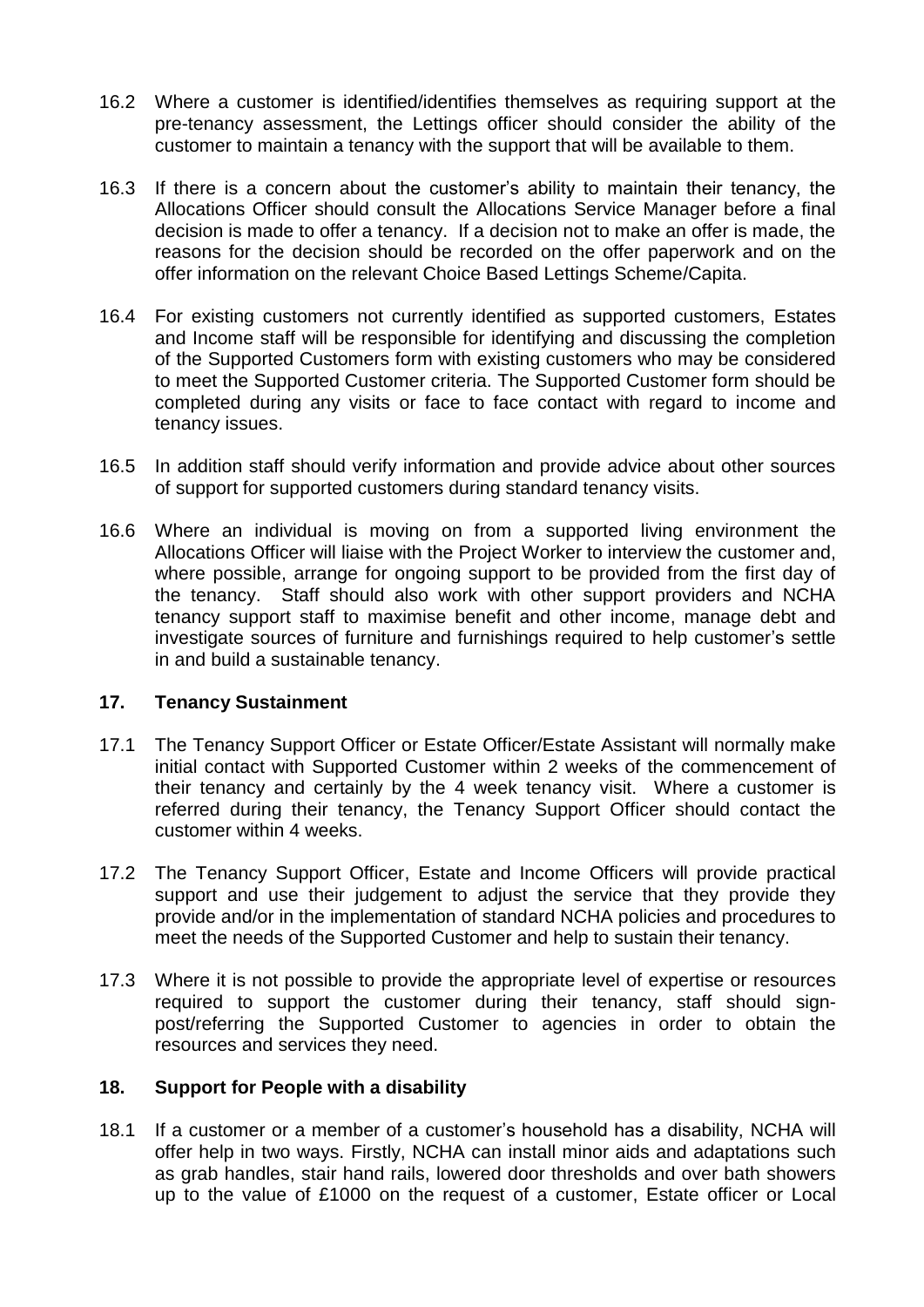Authority Occupational Health Service. Adaptations may also be made to meet the needs of all disabled customers Adaptations may also be requested to meet the needs of customers and members of their household with a range of physical, learning and other disabilities.

- 18.2 NCHA will undertake adaptations for older customers to make properties more 'age friendly' and suitable for customers experiencing dementia symptoms. Adaptations may include kitchen adaptations and colour schemes designed to help people with dementia symptoms continue to live independently in their own homes.
- 18.3 Full details of this service can be obtained from the NCHA Disability Champion and the Adaptations Procedure. Please contact the Customer Contract and Rents Service Manager to discuss this further.
- 18.4 If the customer's existing home cannot reasonably be adapted to meet the needs arising from the disability, they may be considered for a transfer to a more suitable property or given assistance and support with other housing options through local Choice Based Lettings schemes.

#### **19. Support in relation to maintenance issues**

- 19.1 NCHA's Property Services department will liaise with Affordable and Social Housing staff to help identify supported customers who require additional support.
- 19.2 Property Services staff should check the supported customer attributes recorded on Capita and adjust the services that they provide accordingly. Examples may include ensuring that communication is in the appropriate format and that the customer is given the support they need in order to communicate effectively with NCHA, arranging for repair jobs which would normally be regarded as a customer's responsibility, organising convenient appointment times and ensuring that staff and contractors can meet the specific needs of a supported customer.
- 19.3 Property Services staff with the appropriate forms an will work with their colleagues in Housing Services to help identify customers in need of support and to make sure that they are treated appropriately in line with the terms of this policy.

#### **20. Reviewing the Supported Customers Policy**

20.1 A review of this Policy document will be carried out every 3 years in consultation with customers.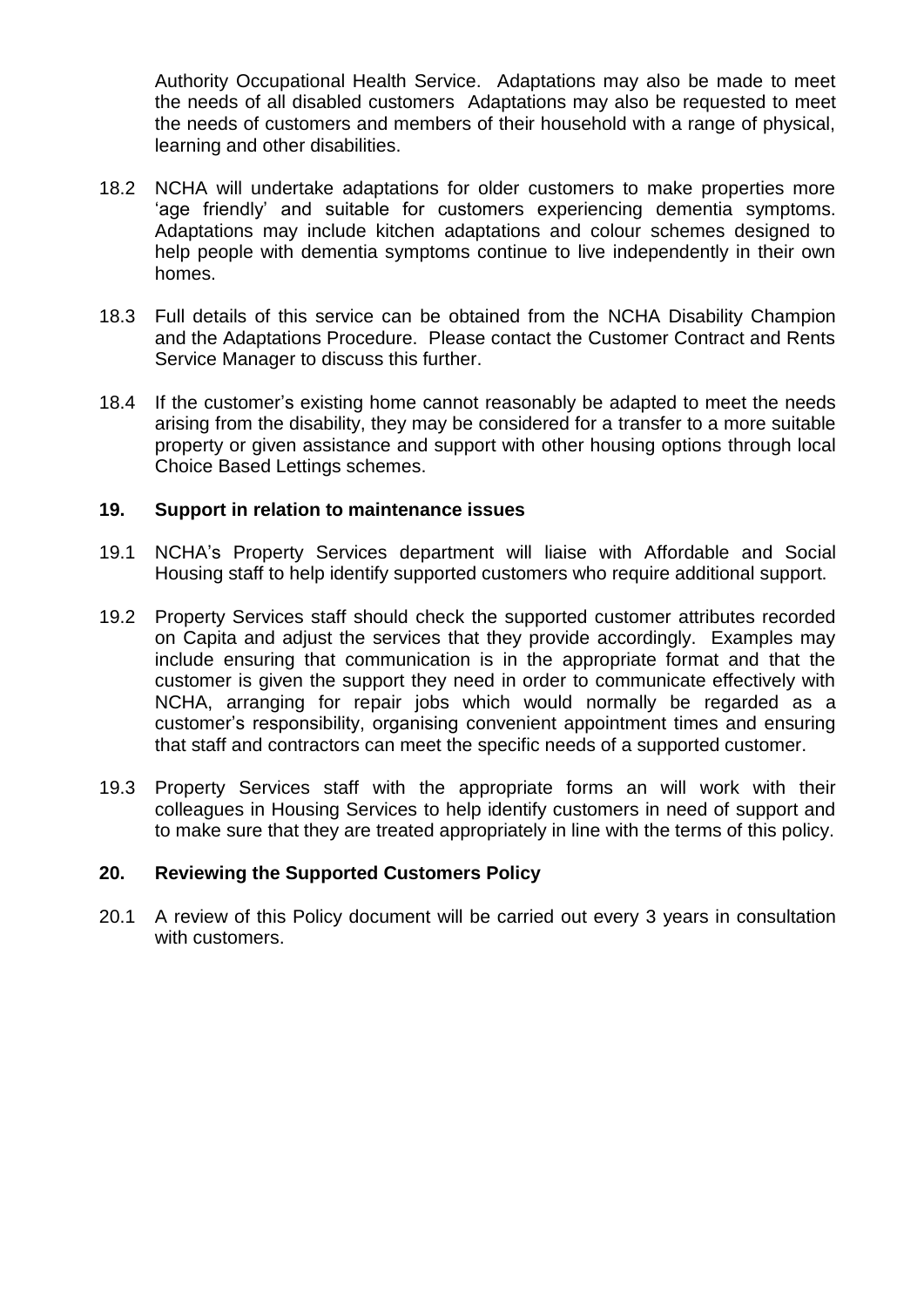**Appendix 1**

## **NCHA Supported Customer Form:**



**Contact details:**

| Tenant 1: |  |
|-----------|--|
| Tenant 2: |  |

**Please give the names of any other occupants of your property who have additional support needs:**

| <b>Occupant 1:</b> |  |
|--------------------|--|
| <b>Occupant 2:</b> |  |
| <b>Occupant 3:</b> |  |
| <b>Occupant 4:</b> |  |

| <b>Address of new</b> |   |
|-----------------------|---|
| property:             |   |
|                       |   |
|                       |   |
| <b>Contact</b>        | m |
| numbers               |   |

#### **Support needs Attributes:**

| <b>Support need type</b>                         | <b>Attribute</b>                               | <b>Name</b> | Date recorded/last<br>updated |
|--------------------------------------------------|------------------------------------------------|-------------|-------------------------------|
| Supported<br>Customer/Vulnerability<br>Attribute | VA - Supported Customer<br>recorded on Capita  |             |                               |
| Young Person:                                    | Young person aged 16 - 25                      |             |                               |
| Care leaver/Supported<br>accommodation           | Care Leaver/Leaving<br>supported accommodation |             |                               |
| <b>Ex Prisoner</b>                               | Former prisoner                                |             |                               |
| Sensory Impairment                               | Deaf/Hearing Impairment                        |             |                               |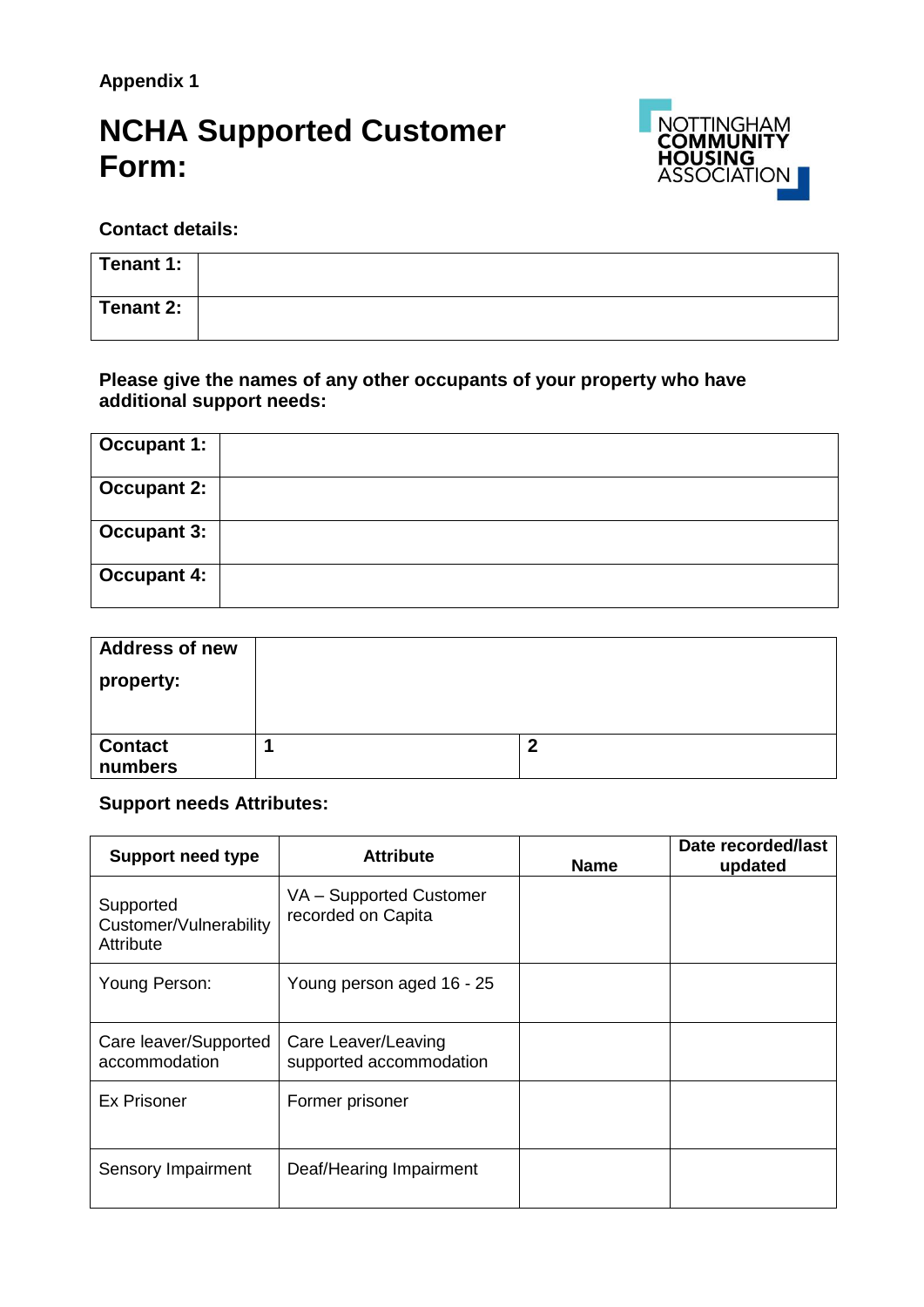| <b>Support need type</b>          | <b>Attribute</b>                                       | <b>Name</b> | Date recorded/last<br>updated |
|-----------------------------------|--------------------------------------------------------|-------------|-------------------------------|
| <b>Domestic Violence</b>          | <b>Survivor of Domestic</b><br>violence                |             |                               |
| Sensory Impairment                | <b>Registered Blind/Partially</b><br>Sighted           |             |                               |
| Poor Long Term<br>Health          | Poor Health/Physically Frail                           |             |                               |
| Physical disability               | <b>Wheelchair User/Mobility</b><br><b>Scooter User</b> |             |                               |
| <b>Physical Disability</b>        | Physical/Mobility Impairment                           |             |                               |
| <b>Learning Disability</b>        | <b>General Learning Disability</b>                     |             |                               |
| Learning Disability               | Autistic Spectrum Disorder                             |             |                               |
| <b>Mental Health</b><br>Condition | <b>Mental Health Condition</b>                         |             |                               |
| Substance misuse                  | Substance misuse                                       |             |                               |

### **Communication/Service Delivery attributes:**

| <b>Communication / Service</b><br><b>Delivery Need</b> | <b>Attribute</b>          | <b>Name</b> | <b>Date</b><br>recorded/Last<br>updated |
|--------------------------------------------------------|---------------------------|-------------|-----------------------------------------|
| <b>Communication/Service</b><br><b>Delivery Need</b>   | CSDN - Phone Only         |             |                                         |
| <b>Communication/Service</b><br><b>Delivery Need</b>   | <b>CSDN - Letter Only</b> |             |                                         |
| <b>Communication/Service</b><br><b>Delivery Need</b>   | <b>CSDN - Email Only</b>  |             |                                         |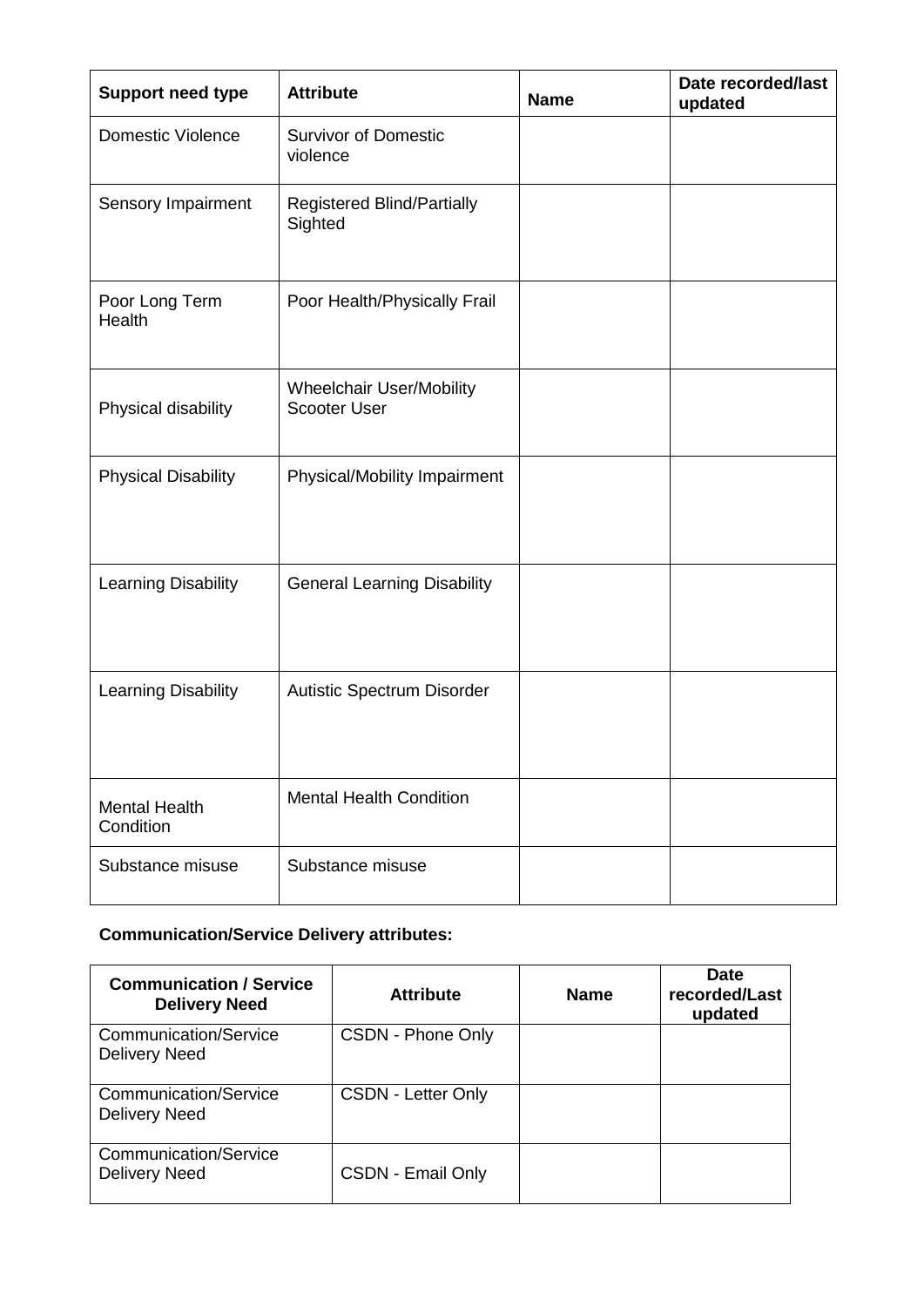| <b>Communication / Service</b><br><b>Delivery Need</b> | <b>Attribute</b>                                                         | <b>Name</b> | <b>Date</b><br>recorded/Last<br>updated |
|--------------------------------------------------------|--------------------------------------------------------------------------|-------------|-----------------------------------------|
| <b>Communication/Service</b><br><b>Delivery Need</b>   | <b>CSDN - Text Only</b>                                                  |             |                                         |
| <b>Communication/Service</b><br><b>Delivery Need</b>   | <b>CSDN - Needs</b><br>support to interpret<br>written communication     |             |                                         |
| Communication/Service<br><b>Delivery Need</b>          | <b>CSDN - Large Print</b><br>required                                    |             |                                         |
| <b>Communication/Service</b><br><b>Delivery Need</b>   | <b>CSDN - Braille</b><br>required                                        |             |                                         |
| <b>Communication/Service</b><br><b>Delivery Need</b>   | <b>CSDN - Uses Text</b><br>phone                                         |             |                                         |
| <b>Communication/Service</b><br><b>Delivery Need</b>   | CSDN - Uses Sign<br>Language                                             |             |                                         |
| <b>Communication/Service</b><br><b>Delivery Need</b>   | <b>CSDN - Uses Hearing</b><br>Loop                                       |             |                                         |
| <b>Communication/Service</b><br><b>Delivery Need</b>   | CSDN - Speech<br><b>Difficulty</b>                                       |             |                                         |
| <b>Communication/Service</b><br><b>Delivery Need</b>   | CSDN - English as a<br>Second Language                                   |             |                                         |
| <b>Communication/Service</b><br><b>Delivery Need</b>   | CSDN - Poor<br>understanding of<br>English                               |             |                                         |
| <b>Communication/Service</b><br><b>Delivery Need</b>   | <b>CSDN - Requires</b><br>Translator                                     |             |                                         |
| <b>Communication/Service</b><br><b>Delivery Need</b>   | <b>CSDN - Requires</b><br><b>Translation of Written</b><br>Communication |             |                                         |
| <b>Communication/Service</b><br><b>Delivery Need</b>   | CSDN - Advocate -<br>Maintenance only                                    |             |                                         |
| <b>Communication/Service</b><br><b>Delivery Need</b>   | CSDN - Advocate -<br>Income only                                         |             |                                         |
| <b>Communication/Service</b><br><b>Delivery Need</b>   | CSDN - Advocate -<br>Tenancy only                                        |             |                                         |
| <b>Communication/Service</b><br><b>Delivery Need</b>   | CSDN - Advocate -<br>Power of Attorney                                   |             |                                         |
| <b>Communication/Service</b><br><b>Delivery Need</b>   | CSDN - Advocate -<br><b>Court of Protection</b><br>Deputy                |             |                                         |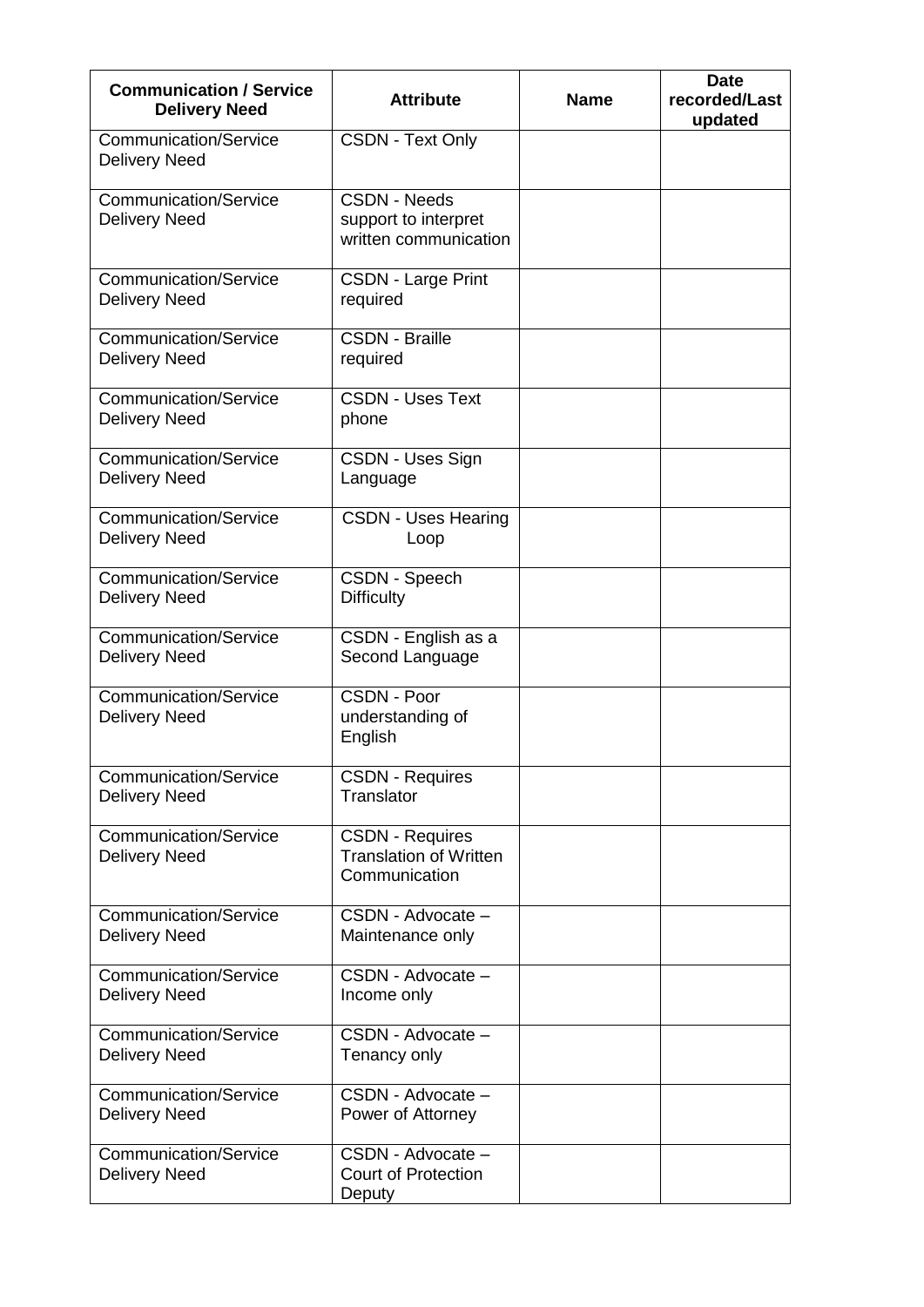| <b>Communication / Service</b><br><b>Delivery Need</b> | <b>Attribute</b>                                                      | Name | <b>Date</b><br>recorded/Last<br>updated |
|--------------------------------------------------------|-----------------------------------------------------------------------|------|-----------------------------------------|
| <b>Communication/Service</b><br><b>Delivery Need</b>   | <b>CSDN - Appointment</b><br>Necessary                                |      |                                         |
| <b>Communication/Service</b><br><b>Delivery Need</b>   | <b>CSDN - Needs Time</b><br>to answer when<br>contacted               |      |                                         |
| <b>Communication/Service</b><br><b>Delivery Need</b>   | <b>CSDN - Make contact</b><br>before sending written<br>communication |      |                                         |
| <b>Communication/Service</b><br><b>Delivery Need</b>   | <b>CSDN - Visit in Pairs</b><br>only                                  |      |                                         |
| Communication/Service<br><b>Delivery Need</b>          | <b>CSDN - DO NOT</b><br><b>VISIT</b>                                  |      |                                         |
| <b>Communication/Service</b><br><b>Delivery Need</b>   | <b>CSDN - Support</b><br>Worker                                       |      |                                         |
| Communication/Service<br><b>Delivery Need</b>          | <b>CSDN - Social Worker</b>                                           |      |                                         |
| <b>Communication/Service</b><br><b>Delivery Need</b>   | <b>CSDN - Probation</b><br>Worker                                     |      |                                         |
| <b>Communication/Service</b><br><b>Delivery Need</b>   | <b>CSDN</b> - Tenant in<br>Hospital                                   |      |                                         |
| <b>Communication/Service</b><br><b>Delivery Need</b>   | <b>CSDN - Requires</b><br>support to manage<br>benefit claims         |      |                                         |
| <b>Communication/Service</b><br><b>Delivery Need</b>   | <b>CSDN - Requires</b><br>support to manage<br>money                  |      |                                         |

### **Universal Credit Support Attributes:**

| <b>Universal Credit Vulnerability</b> | <b>Level 2 Attribute</b>      | <b>Date</b><br>Recorded /<br>Last updated |
|---------------------------------------|-------------------------------|-------------------------------------------|
| Universal Credit Vulnerability        | UCV - Tier 1                  |                                           |
| Universal Credit Vulnerability        | UCV - Tier 2                  |                                           |
| Universal Credit Vulnerability        | <b>UCV - Budgeting Skills</b> |                                           |
| Universal Credit Vulnerability        | UCV - Bank Account Type       |                                           |
| Universal Credit Vulnerability        | <b>UCV - Digital Access</b>   |                                           |
| Universal Credit Vulnerability        | UCV - Vulnerability           |                                           |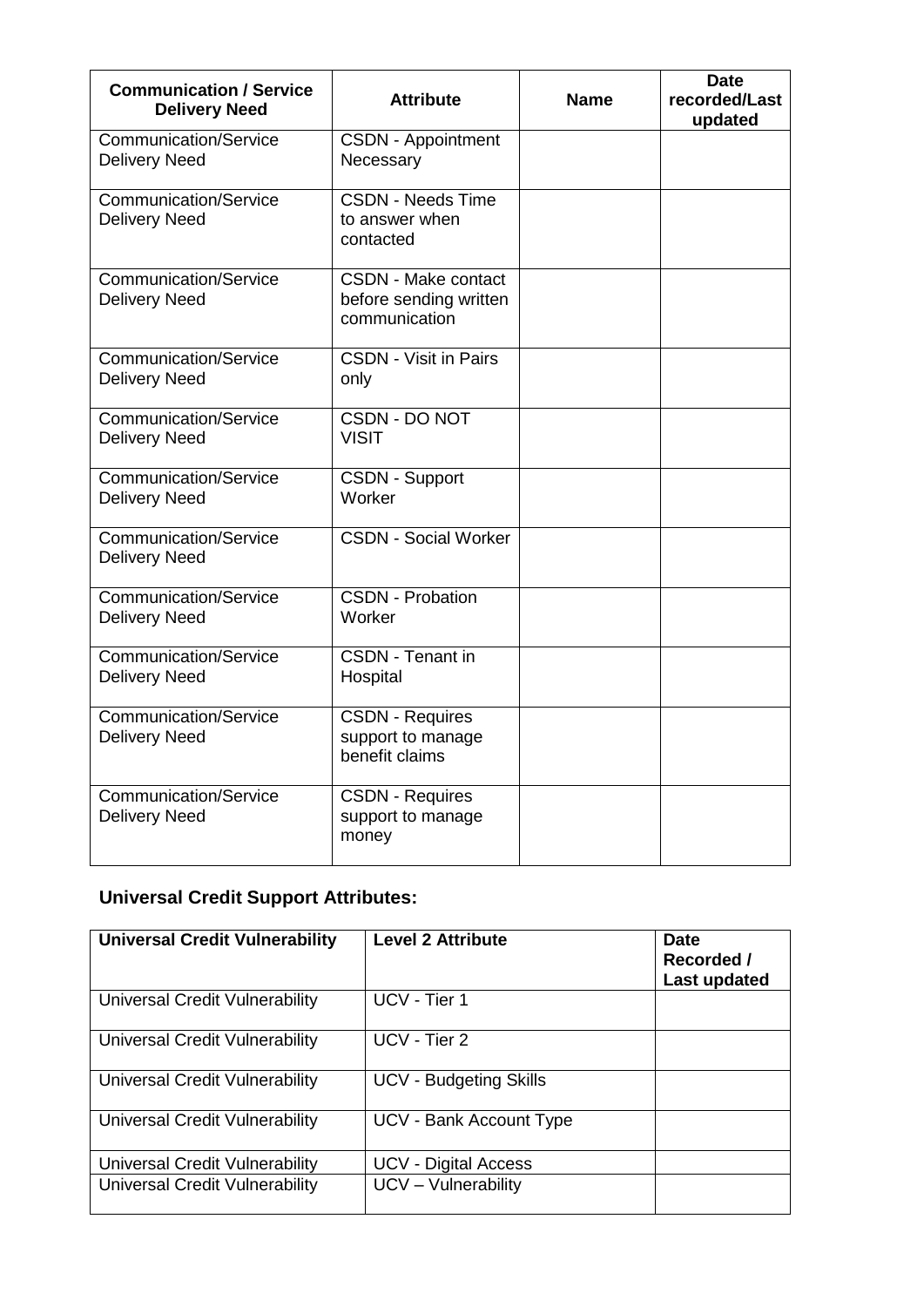

## **Advocate nomination form**

Please complete this form to confirm the details where you wish to give permission to a friend, family member or support worker to act as your 'general advocate'.

The form gives NCHA permission to talk to your advocate on your behalf, about matters relating to your tenancy in any or all of the following areas:

- Maintenance (including reporting repairs & arranging appointments)
- Income (including discussing payments & benefit claims)
- Tenancy (including discussing general tenancy and service provision issues)

You can choose to nominate one or more people to act as a general advocate.

#### **Notes & limitations:**

- 1. The powers granted by this agreement to the general advocate are limited and do not include decisions which will have a legal impact on the tenancy. Where a customer needs an advocate to make legal decisions, a Power of Attorney - Ordinary, Enduring or Lasting must be in place and registered with NCHA. If the customer has not registered a Power of Attorney and now lacks the capacity to make decisions a Court of Protection Deputy should be appointed (This action can be completed through our Power of attorney form).
- 2. All advocates acting on behalf of a customer MUST ensure that they have the full agreement of the customer for any decisions made and MUST NOT continue to act on behalf of the customer in the event that this advocacy agreement is ended by the customer. Customers should inform NCHA as soon as possible of any decision to end this agreement.
- 3. All advocates must provide a password (that has been chosen by the customer) before acting on behalf of the customer.
- 4. The permission granted to act as an advocate must be reviewed annually. Any informal advocate permissions not renewed after a year will be removed from our system.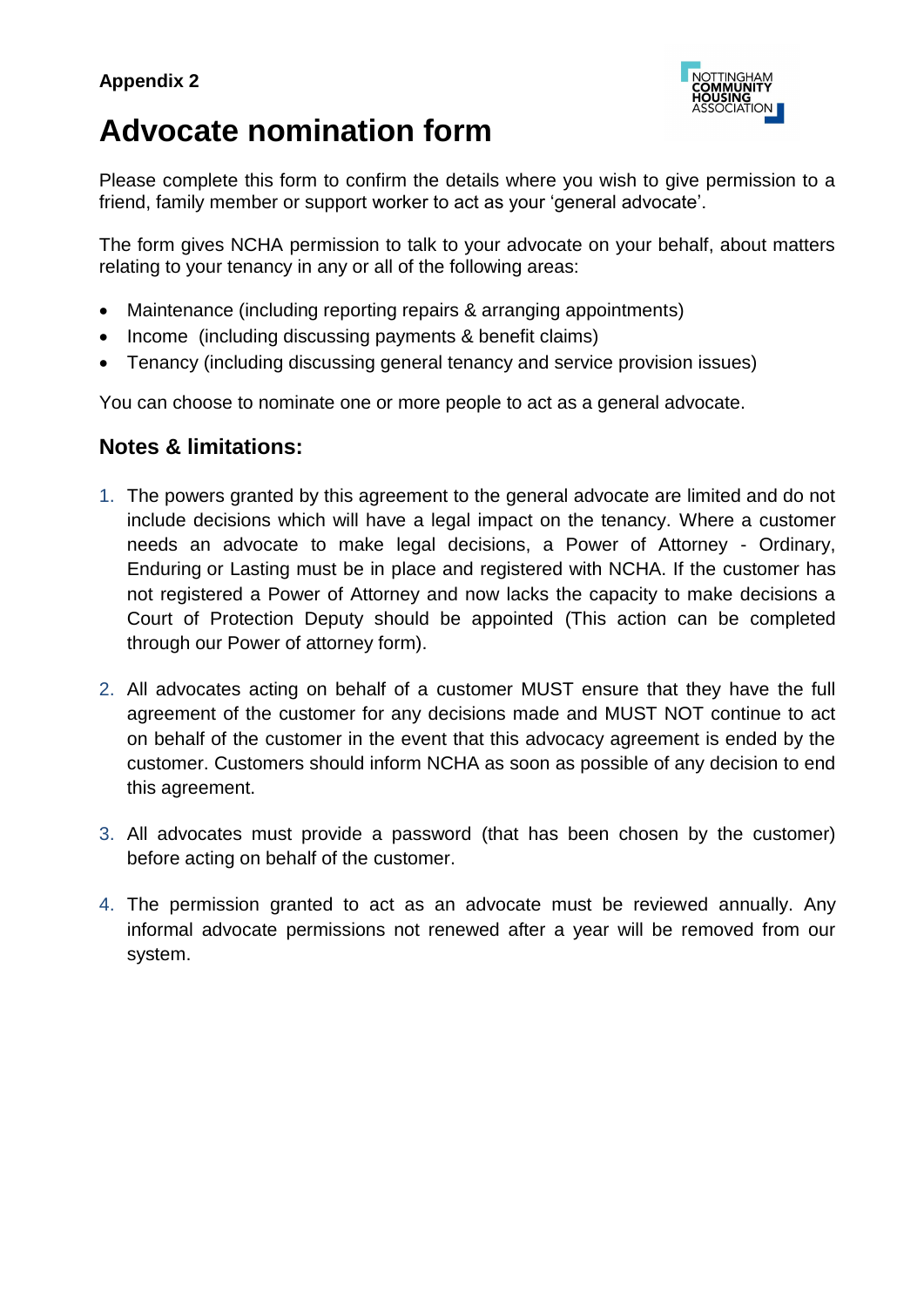| <b>NCHA: Informal Advocate nomination</b>                                                                                                                    |               |                    |                    |                           |  |  |
|--------------------------------------------------------------------------------------------------------------------------------------------------------------|---------------|--------------------|--------------------|---------------------------|--|--|
| <b>Customer Name 1:</b>                                                                                                                                      |               |                    |                    | <b>Customer Name 2:</b>   |  |  |
| Address:                                                                                                                                                     |               |                    |                    |                           |  |  |
| Post Code:                                                                                                                                                   |               |                    |                    |                           |  |  |
| Email:                                                                                                                                                       |               |                    |                    |                           |  |  |
| Telephone:                                                                                                                                                   |               |                    |                    |                           |  |  |
| <b>Agreed Password 1:</b>                                                                                                                                    |               |                    |                    | <b>Agreed Password 2:</b> |  |  |
| Password reminder:                                                                                                                                           |               |                    | Password reminder: |                           |  |  |
| <b>Form of Advocacy</b>                                                                                                                                      |               |                    |                    |                           |  |  |
| I give permission for my advocate to discuss the following (tick all the apply):                                                                             |               |                    |                    |                           |  |  |
| <b>Maintenance</b>                                                                                                                                           | <b>Income</b> |                    |                    | <b>Tenancy</b>            |  |  |
| <b>Advocate details:</b>                                                                                                                                     |               |                    |                    |                           |  |  |
| <b>Advocate 1:</b>                                                                                                                                           |               | <b>Advocate 2:</b> |                    |                           |  |  |
| Name:                                                                                                                                                        |               | Name:              |                    |                           |  |  |
| Organisation:                                                                                                                                                |               | Organisation:      |                    |                           |  |  |
| Address:                                                                                                                                                     |               | Address:           |                    |                           |  |  |
| Post Code:                                                                                                                                                   |               | Post Code:         |                    |                           |  |  |
| Telephone:                                                                                                                                                   |               | Telephone:         |                    |                           |  |  |
| Email:                                                                                                                                                       |               | Email:             |                    |                           |  |  |
| <b>Acceptance:</b>                                                                                                                                           |               |                    |                    |                           |  |  |
| I confirm that I am prepared to act as an Informal Advocate in the areas specified<br>above. I understand and accept the notes and limitations stated above. |               |                    |                    |                           |  |  |
| Advocate 1 signature:                                                                                                                                        |               | Date:              |                    |                           |  |  |
| Advocate 2 signature:                                                                                                                                        |               | Date:              |                    |                           |  |  |
| I confirm that I give consent for the above persons to act as Informal Advocates. I<br>understand and accept the notes and limitations stated above.         |               |                    |                    |                           |  |  |
| Tenant 1 signature:                                                                                                                                          |               | Date:              |                    |                           |  |  |
| Tenant 2 signature:                                                                                                                                          |               | Date:              |                    |                           |  |  |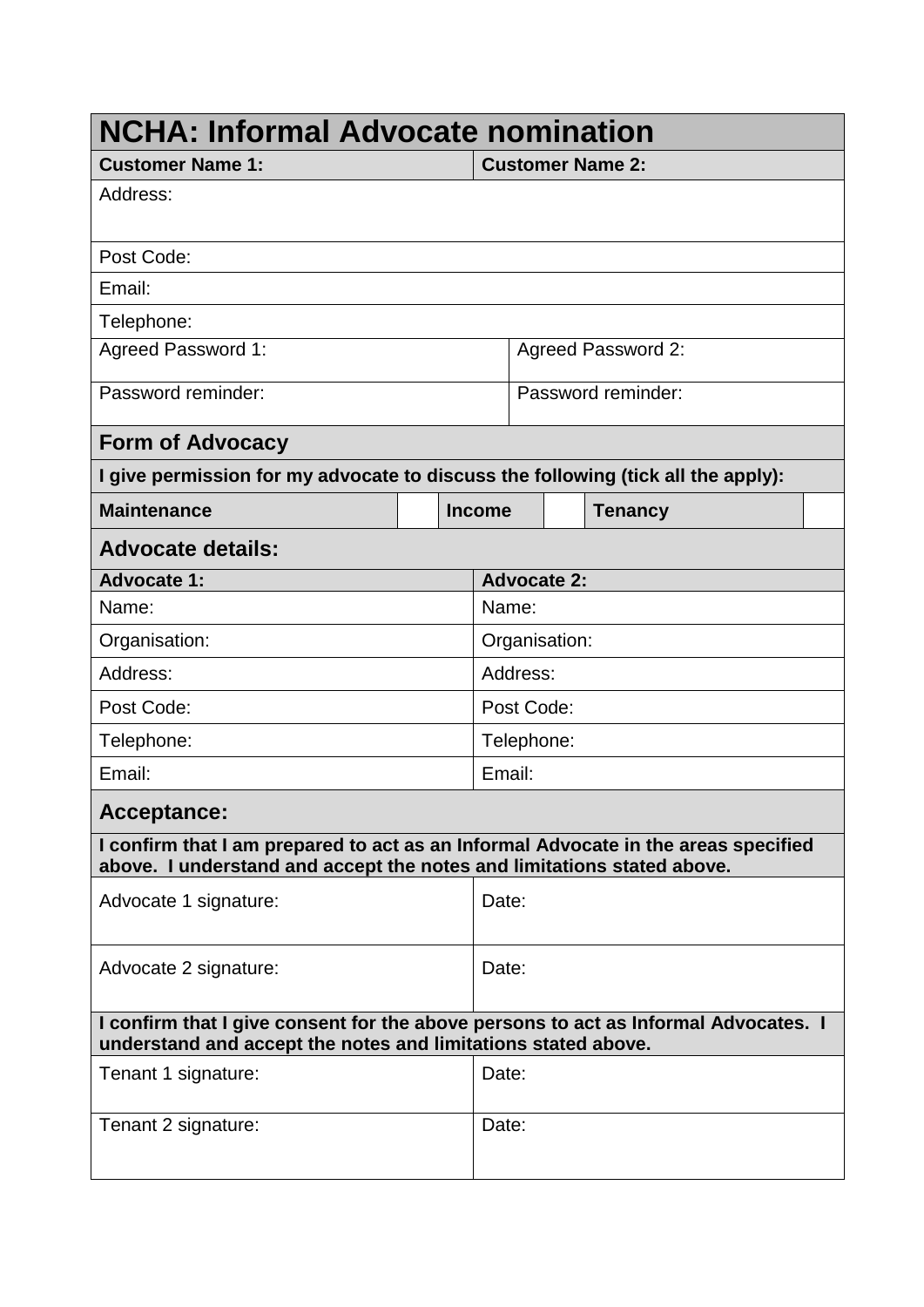

## **NCHA Power of Attorney/Court of Protection deputy Nomination**

| <b>Customer Name 1:</b>                        |          |                      |               |     |           |
|------------------------------------------------|----------|----------------------|---------------|-----|-----------|
| <b>Customer Name 2:</b>                        |          |                      |               |     |           |
| <b>Ordinary Power of Attorney</b>              |          |                      |               |     |           |
| Date issued                                    | End date |                      |               |     |           |
| Single                                         | Joint    | Copy<br>provided     |               | Yes | <b>No</b> |
| <b>Power of Attorney (Lasting or Enduring)</b> |          |                      |               |     |           |
| Date issued                                    |          |                      |               |     |           |
| Single                                         | Joint    | Copy provided        |               | Yes | <b>No</b> |
| <b>Personal Welfare</b>                        |          | Property & Financial |               |     |           |
| <b>Court of Protection deputy</b>              |          |                      |               |     |           |
| Date issued                                    |          | End date             |               |     |           |
| Single                                         | Joint    |                      | Copy provided |     | <b>No</b> |
| <b>Health &amp; Welfare</b>                    |          | Money & Property     |               |     |           |

### **Power of Attorney/Court of Protection Deputy details:**

| <b>Attorney/Deputy 1:</b> | <b>Attorney/Deputy 2:</b> |
|---------------------------|---------------------------|
| Name                      | Name                      |
| Address                   | <b>Address</b>            |
| Post code                 | Post code                 |
| Email                     | Email                     |
| Password:                 | Password                  |
| Signed (Attorney/Deputy)  | Signed (Attorney/Deputy)  |
| Signed (Tenant 1*)        | Signed (Tenant 2*)        |

**\* Tenant to sign unless tenant lacks capacity.**